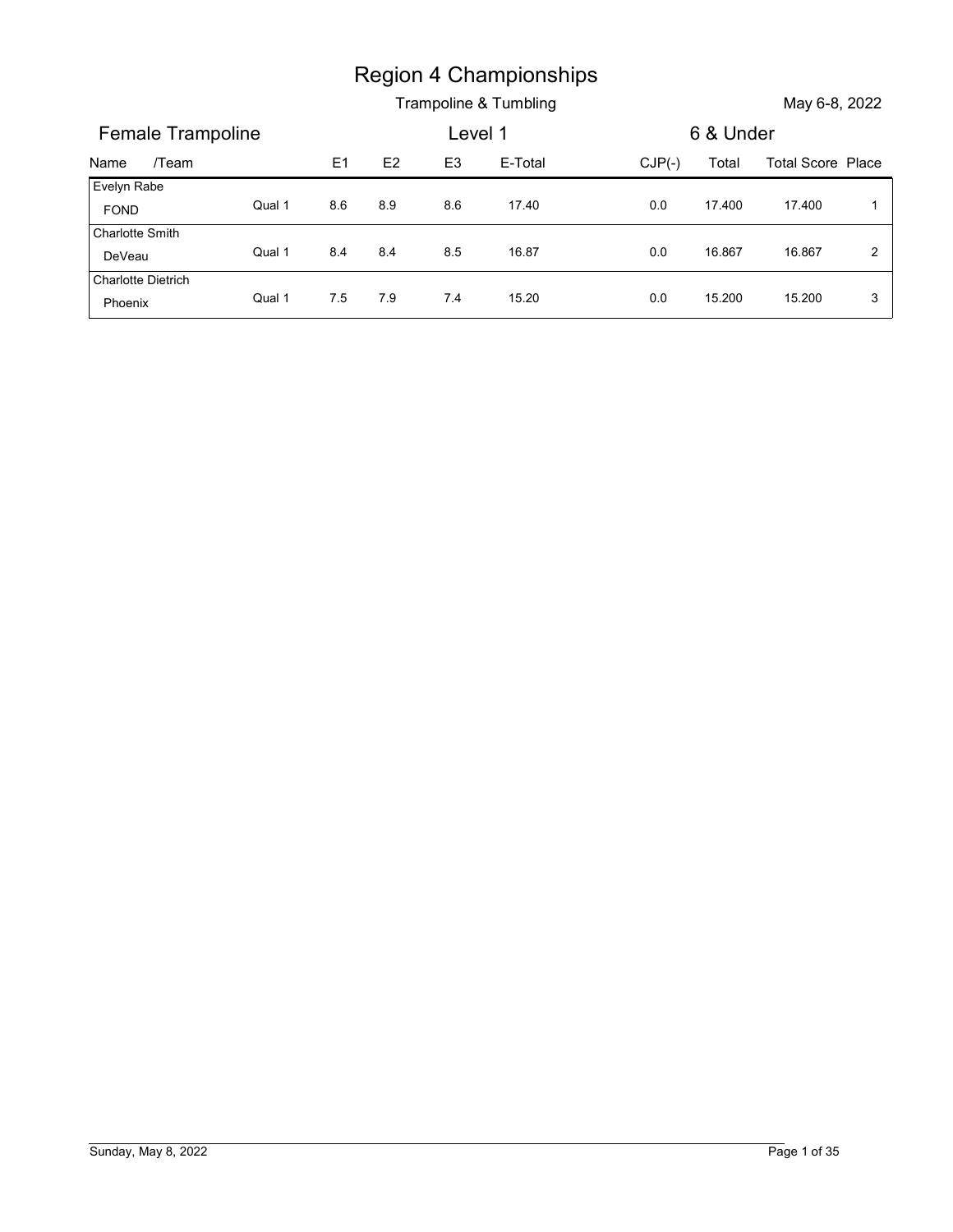|                          |        |     |               |                | <b>Region 4 Championships</b> |          |        |                          |                |
|--------------------------|--------|-----|---------------|----------------|-------------------------------|----------|--------|--------------------------|----------------|
|                          |        |     |               |                | Trampoline & Tumbling         |          |        | May 6-8, 2022            |                |
| Female Trampoline        |        |     |               | Level 1        |                               |          |        | 7 & 8                    |                |
| /Team<br>Name            |        | E1  | $\mathsf{E}2$ | E <sub>3</sub> | E-Total                       | $CJP(-)$ | Total  | <b>Total Score Place</b> |                |
| Jolie Hummell            |        |     |               |                |                               |          |        |                          |                |
| <b>IGN</b>               | Qual 1 | 8.9 | 9.0           | 9.2            | 18.07                         | $0.0\,$  | 18.067 | 18.067                   | $\overline{1}$ |
| Audrey Johnson           | Qual 1 |     |               |                |                               |          |        |                          |                |
| <b>IGN</b>               |        | 8.8 | 8.8           | 8.8            | 17.60                         | 0.0      | 17.600 | 17.600                   | $\overline{a}$ |
|                          | Qual 1 | 8.4 | 8.2           | 8.6            | 16.80                         | $0.0\,$  | 16.800 | 16.800                   | $\mathbf{3}$   |
| Isabella Vieth           |        |     |               |                |                               |          |        |                          |                |
| KansasCi                 |        |     | 8.2           | 8.5            | 16.67                         | 0.0      | 16.667 | 16.667                   | $\overline{4}$ |
| Aria Patel<br><b>IGN</b> | Qual 1 | 8.3 |               |                |                               |          |        |                          |                |
| <b>Tayler Nelke</b>      | Qual 1 | 3.7 | 3.8           | 3.9            | 7.60                          | 0.0      | 7.600  | 7.600                    | 5              |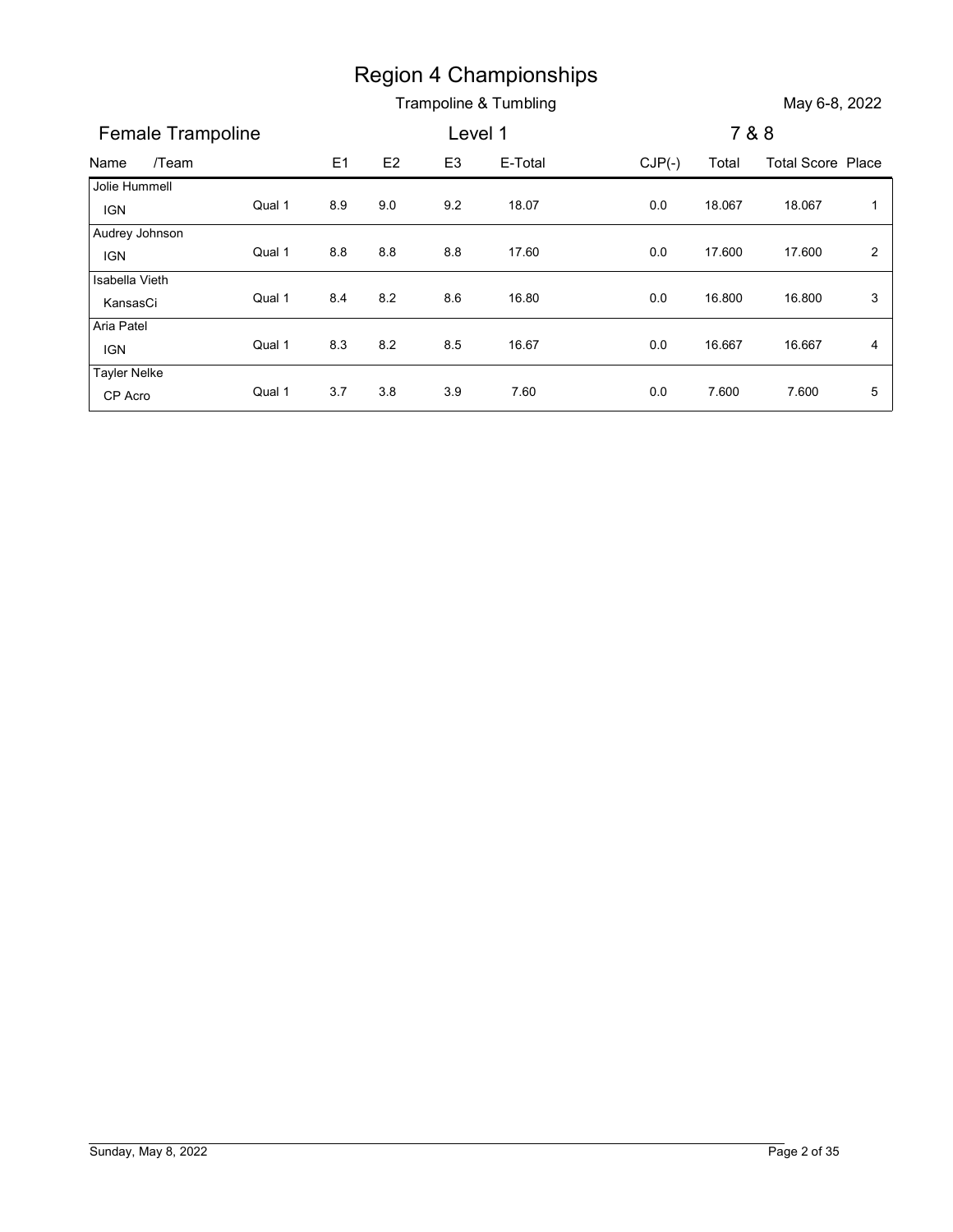|                                  |        |         |     |                | <b>Region 4 Championships</b> |          |        |                          |                |
|----------------------------------|--------|---------|-----|----------------|-------------------------------|----------|--------|--------------------------|----------------|
|                                  |        |         |     |                | Trampoline & Tumbling         |          |        | May 6-8, 2022            |                |
| Female Trampoline                |        |         |     | Level 1        |                               |          | 9 & 10 |                          |                |
| /Team<br>Name                    |        | E1      | E2  | E <sub>3</sub> | E-Total                       | $CJP(-)$ | Total  | <b>Total Score Place</b> |                |
|                                  |        |         |     |                |                               |          |        |                          |                |
| Chloe Barry<br><b>IGN</b>        | Qual 1 | 8.3     | 8.1 | $8.2\,$        | 16.40                         | $0.0\,$  | 16.400 | 16.400                   | $\overline{1}$ |
| Valencia Garavito<br><b>DUPG</b> | Qual 1 | 7.9     | 7.9 | 8.0            | 15.87                         | 0.0      | 15.867 | 15.867                   | $\overline{2}$ |
| Mae Thielking<br>SGA             | Qual 1 | $7.2\,$ | 7.3 | 7.4            | 14.60                         | $0.0\,$  | 14.600 | 14.600                   | 3              |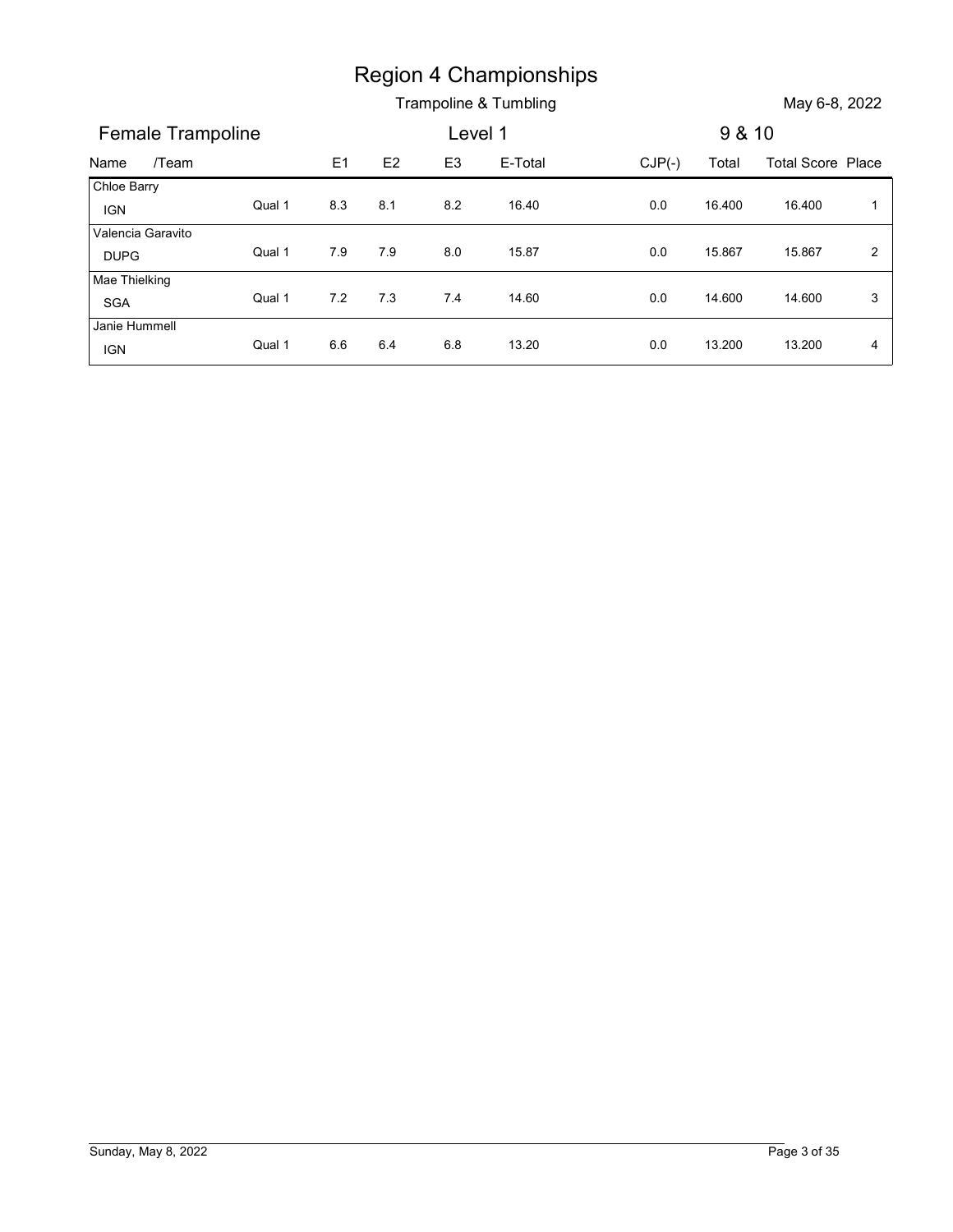|                                |        |     |         |                | <b>Region 4 Championships</b> |          |           |                   |                |
|--------------------------------|--------|-----|---------|----------------|-------------------------------|----------|-----------|-------------------|----------------|
|                                |        |     |         |                | Trampoline & Tumbling         |          |           | May 6-8, 2022     |                |
| Female Trampoline              |        |     |         | Level 2        |                               |          | 6 & Under |                   |                |
| /Team<br>Name                  |        | E1  | E2      | E <sub>3</sub> | E-Total                       | $CJP(-)$ | Total     | Total Score Place |                |
| Kennedy Rossman<br><b>FOND</b> | Qual 1 | 7.9 | $8.0\,$ | 8.1            | 16.00                         | 0.0      | 16.000    | 16.000            | $\overline{1}$ |
| Stevie Sturtevant<br>FlipTop   | Qual 1 | 5.0 | 5.0     | 5.0            | 10.00                         | 0.0      | 10.000    | 10.000            | $\overline{2}$ |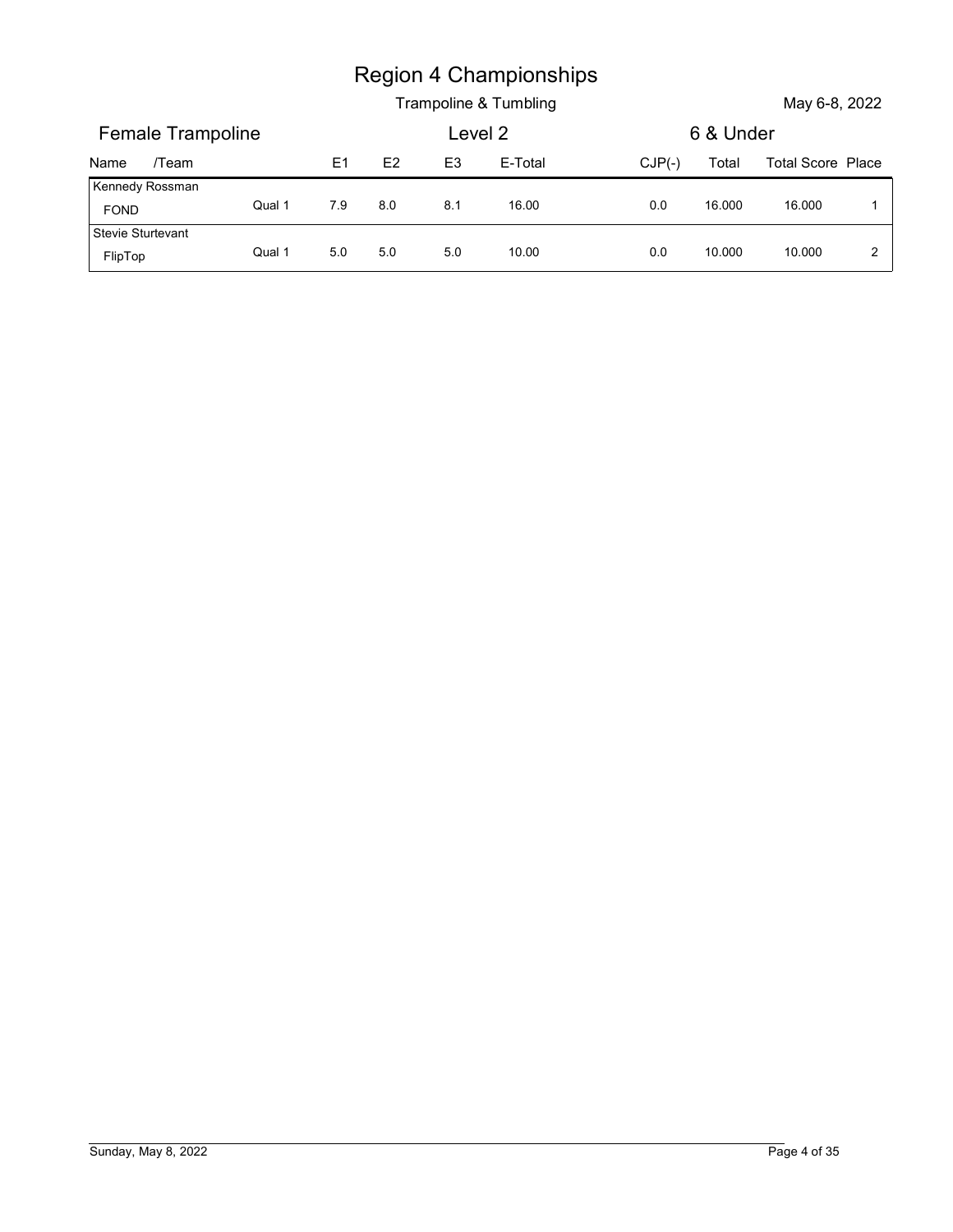|                           |        |     |               |                | <b>Region 4 Championships</b> |          |        |                          |                |
|---------------------------|--------|-----|---------------|----------------|-------------------------------|----------|--------|--------------------------|----------------|
|                           |        |     |               |                | Trampoline & Tumbling         |          |        | May 6-8, 2022            |                |
| Female Trampoline         |        |     |               | Level 2        |                               |          | 7 & 8  |                          |                |
| /Team<br>Name             |        | E1  | $\mathsf{E}2$ | E <sub>3</sub> | E-Total                       | $CJP(-)$ | Total  | <b>Total Score Place</b> |                |
| Kate Berlinger            |        |     |               |                |                               |          |        |                          |                |
| FOND                      | Qual 1 | 8.1 | 8.2           | 8.3            | 16.40                         | 0.0      | 16.400 | 16.400                   | $\overline{1}$ |
| Evie Girup                |        |     |               |                |                               |          |        |                          |                |
| <b>DUPG</b>               | Qual 1 | 7.8 | 8.1           | 8.6            | 16.33                         | 0.0      | 16.333 | 16.333                   | $\overline{a}$ |
| Annestyn Roland<br>DeVeau | Qual 1 | 8.0 | 7.5           | 8.0            | 15.67                         | 0.0      | 15.667 | 15.667                   | $\mathbf{3}$   |
| Javalyn Johnson           |        |     |               |                |                               |          |        |                          |                |
| SGA                       | Qual 1 | 7.5 | 7.2           | 7.9            | 15.07                         | 0.0      | 15.067 | 15.067                   | 4              |
| Sha-Jona Henderson        |        |     |               |                |                               |          |        |                          |                |
| DeVeau                    | Qual 1 | 7.5 | 7.6           | 7.0            | 14.73                         | $0.0\,$  | 14.733 | 14.733                   | 5              |
| Olivia Solomon            |        |     |               |                |                               |          |        |                          |                |
| DeVeau                    | Qual 1 | 7.2 | 7.1           | 7.3            | 14.40                         | 0.0      | 14.400 | 14.400                   | 6              |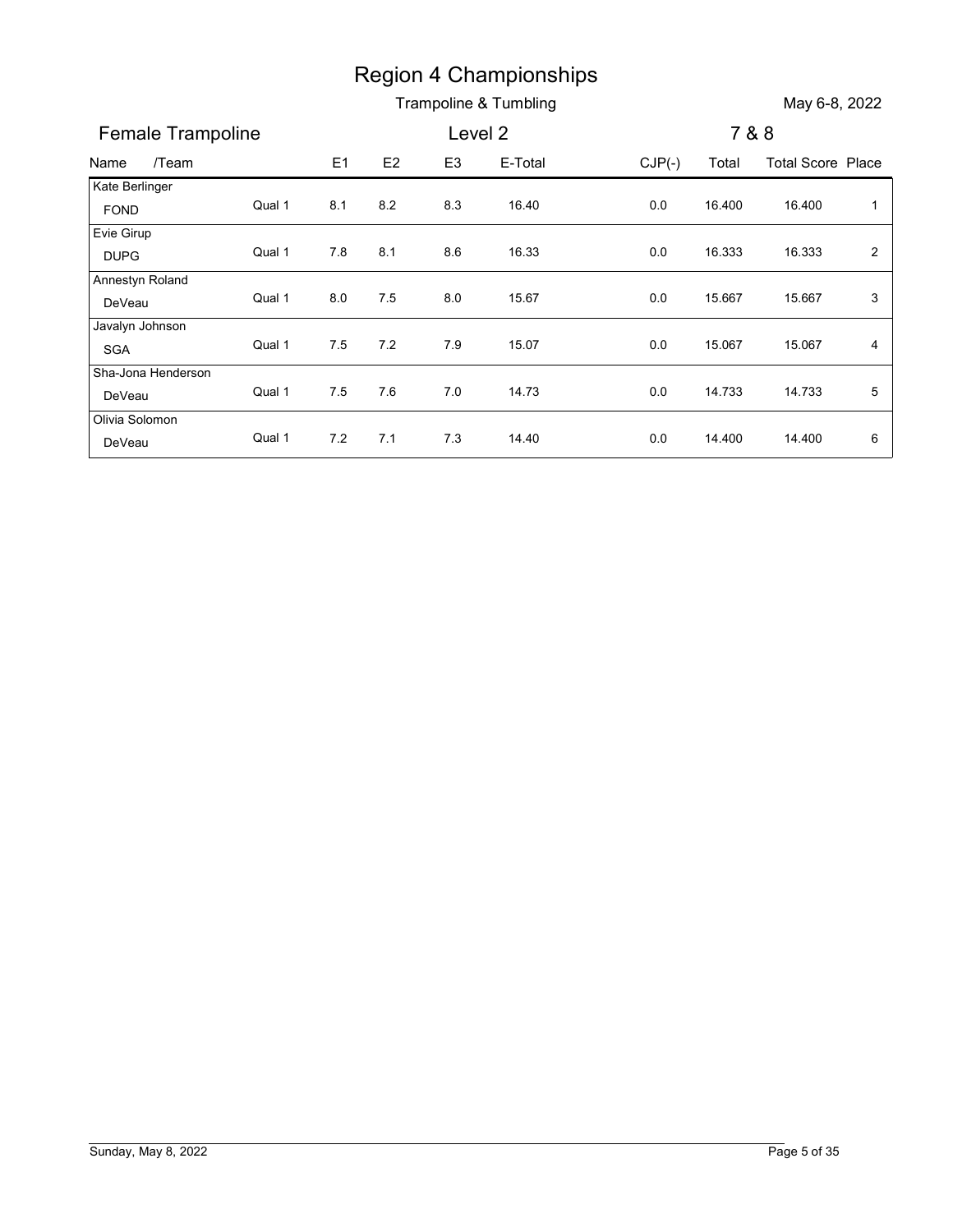|                                |        |     |         |                | <b>Region 4 Championships</b> |          |        |                          |                |
|--------------------------------|--------|-----|---------|----------------|-------------------------------|----------|--------|--------------------------|----------------|
|                                |        |     |         |                | Trampoline & Tumbling         |          |        | May 6-8, 2022            |                |
| Female Trampoline              |        |     |         |                | Level 2                       |          | 9 & 10 |                          |                |
| /Team<br>Name                  |        | E1  | E2      | E <sub>3</sub> | E-Total                       | $CJP(-)$ | Total  | <b>Total Score Place</b> |                |
| Sailor Herring                 | Qual 1 | 8.2 |         | 8.4            |                               |          |        |                          |                |
| FOND                           |        |     | $8.2\,$ |                | 16.53                         | $0.0\,$  | 16.533 | 16.533                   | $\mathbf{1}$   |
| Brooklynn Moreau<br><b>IGN</b> | Qual 1 | 8.1 | 8.3     | 8.3            | 16.47                         | 0.0      | 16.467 | 16.467                   | $\overline{c}$ |
| <b>Bailey Webb</b>             |        |     |         |                |                               |          |        |                          |                |
| FOND                           | Qual 1 | 7.8 | 8.0     | 8.3            | 16.07                         | $0.0\,$  | 16.067 | 16.067                   | $\mathbf{3}$   |
| <b>Sklyer Nelke</b>            |        |     |         |                |                               |          |        |                          |                |
| CP Acro                        | Qual 1 | 7.3 | 7.4     | 7.1            | 14.53                         | 0.0      | 14.533 | 14.533                   | 4              |
|                                | Qual 1 | 4.6 | 4.3     | 4.5            | 8.93                          | 0.0      | 8.933  | 8.933                    | 5              |
| Makenzie March<br>DeVeau       |        |     |         |                |                               |          |        |                          |                |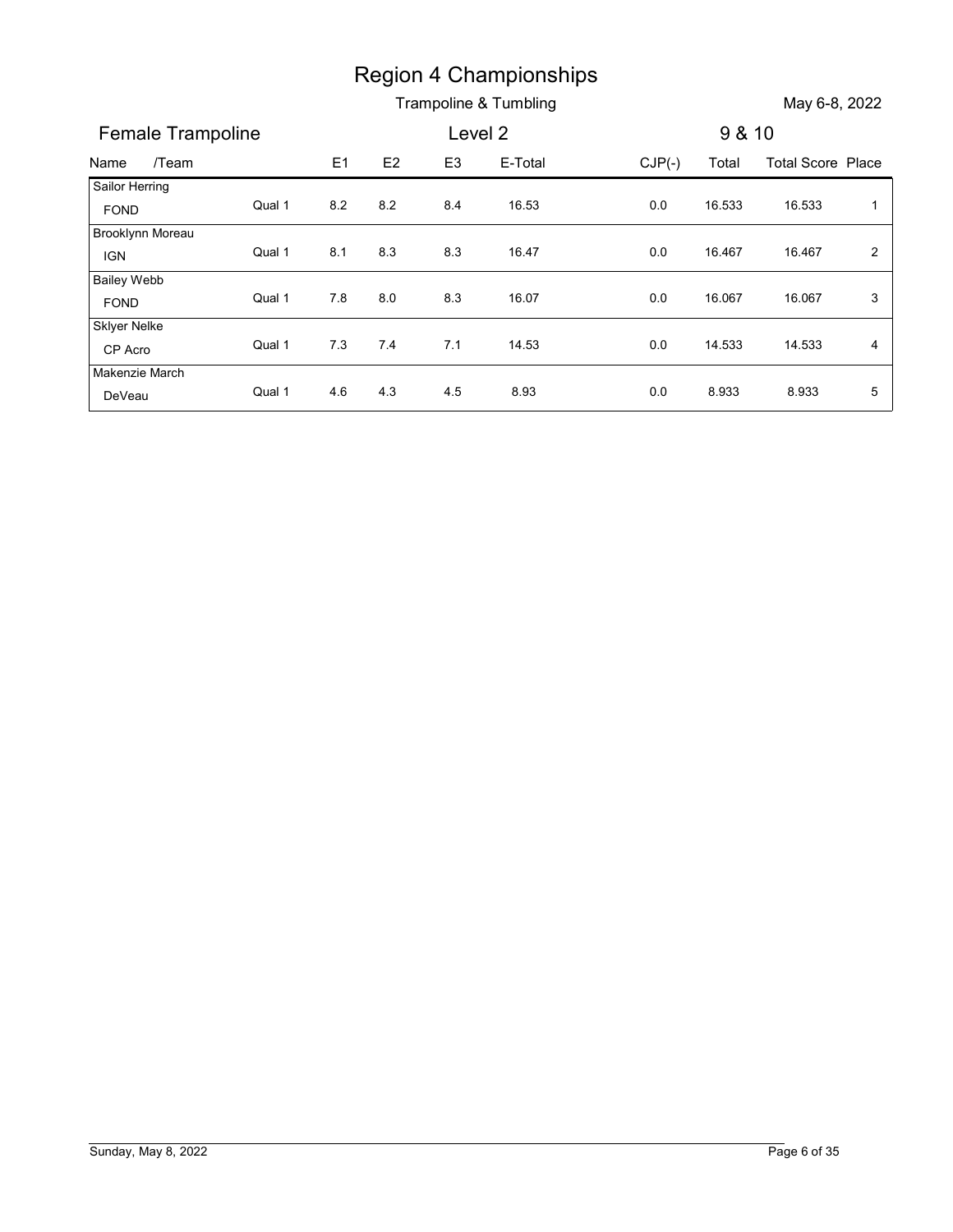|                              |        |                |         |                | Region 4 Championships |          |         |                          |                |
|------------------------------|--------|----------------|---------|----------------|------------------------|----------|---------|--------------------------|----------------|
|                              |        |                |         |                | Trampoline & Tumbling  |          |         | May 6-8, 2022            |                |
| Female Trampoline            |        |                |         |                | Level 2                |          | 11 & 12 |                          |                |
| /Team<br>Name                |        | E <sub>1</sub> | E2      | E <sub>3</sub> | E-Total                | $CJP(-)$ | Total   | <b>Total Score Place</b> |                |
| Norah Johnson                |        | 7.7            | $8.0\,$ | 8.1            | 15.87                  | $0.0\,$  | 15.867  | 15.867                   | $\mathbf{1}$   |
|                              |        |                |         |                |                        |          |         |                          |                |
| <b>IGN</b>                   | Qual 1 |                |         |                |                        |          |         |                          |                |
| <b>Charley Farres</b><br>SGA | Qual 1 | $7.8$          | $7.8$   | 8.1            | 15.80                  | 0.0      | 15.800  | 15.800                   | $\overline{2}$ |
| <b>Riley Oller</b>           |        |                |         |                |                        |          |         |                          |                |
| PridelL<br>Caryna Durham     | Qual 1 | $7.5\,$        | 7.4     | 7.7            | 15.07                  | $0.0\,$  | 15.067  | 15.067                   | 3              |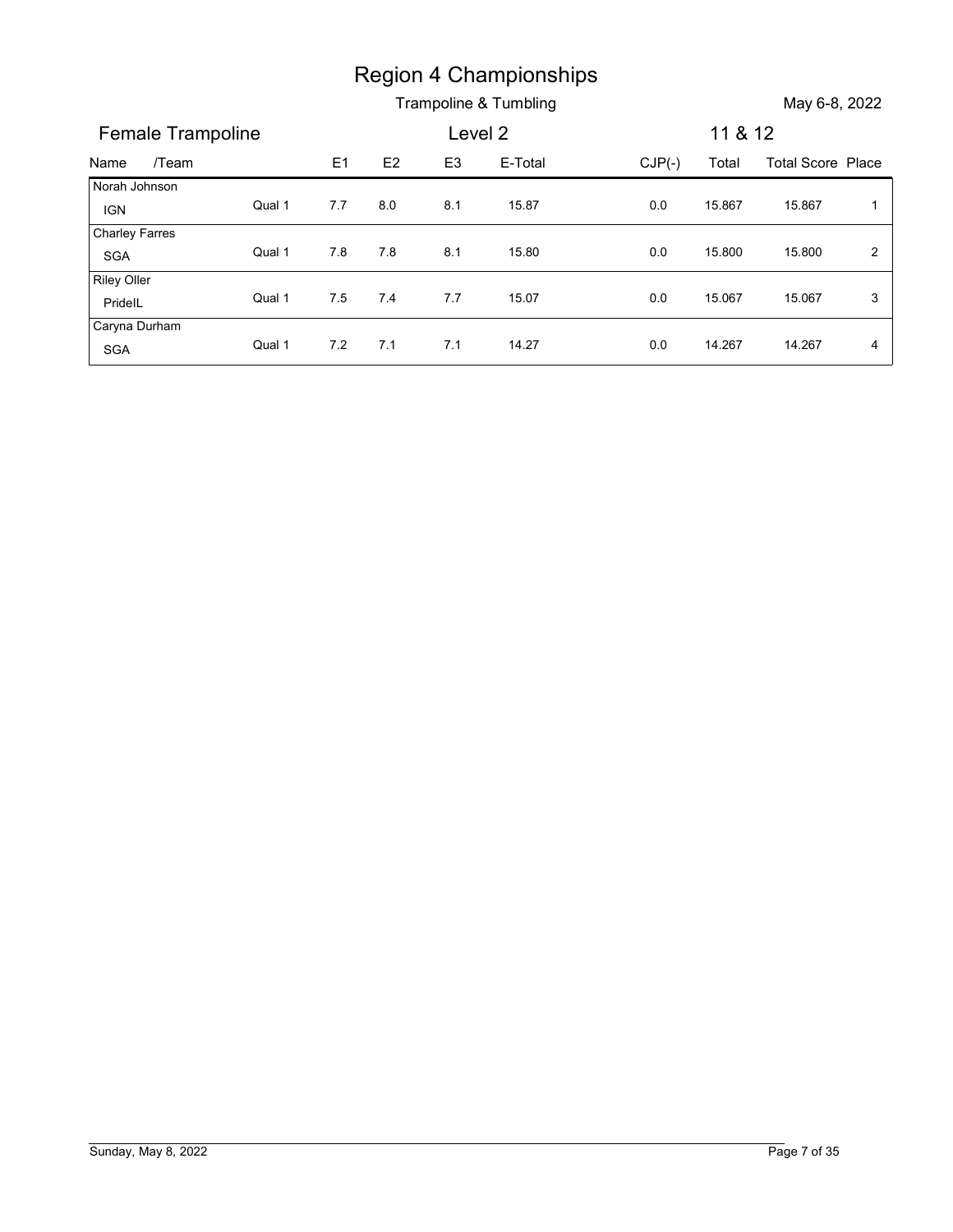|                          |        |     |     |                | <b>Region 4 Championships</b> |          |         |                   |              |
|--------------------------|--------|-----|-----|----------------|-------------------------------|----------|---------|-------------------|--------------|
|                          |        |     |     |                | Trampoline & Tumbling         |          |         | May 6-8, 2022     |              |
| <b>Female Trampoline</b> |        |     |     | Level 2        |                               |          | 13 & 14 |                   |              |
| /Team<br>Name            |        | E1  | E2  | E <sub>3</sub> | E-Total                       | $CJP(-)$ | Total   | Total Score Place |              |
| Abigail Dine<br>DeVeau   | Qual 1 | 7.7 | 8.2 | 7.7            | 15.73                         | 0.0      | 15.733  | 15.733            | $\mathbf{1}$ |
| Halie Beaty<br>SGA       | Qual 1 | 7.7 | 7.5 | 7.1            | 14.87                         | 0.0      | 14.867  | 14.867            | $\mathbf{2}$ |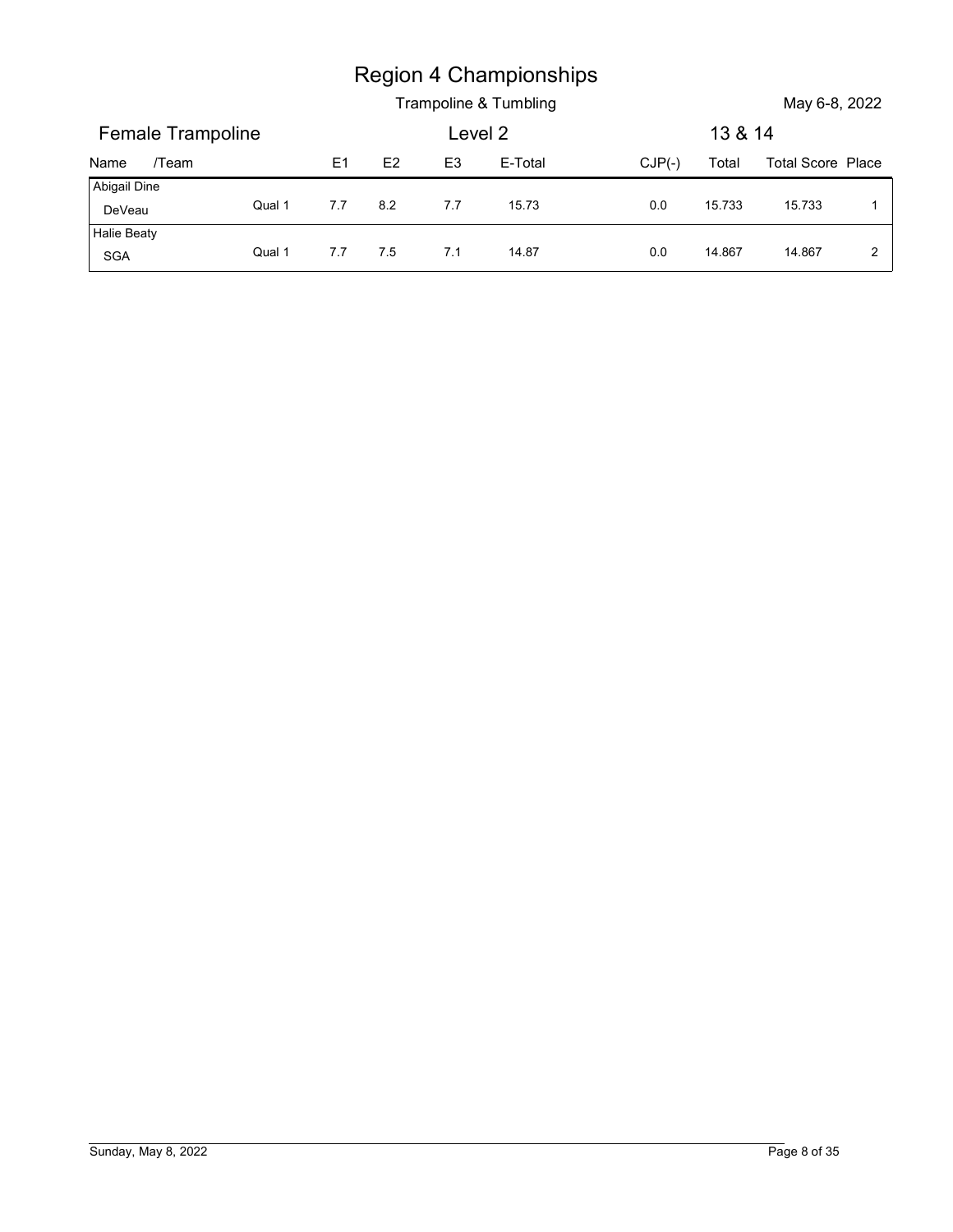|                             |        |         |     |                | <b>Region 4 Championships</b><br>Trampoline & Tumbling |          |           | May 6-8, 2022            |             |
|-----------------------------|--------|---------|-----|----------------|--------------------------------------------------------|----------|-----------|--------------------------|-------------|
| <b>Female Trampoline</b>    |        |         |     |                | Level 2                                                |          | 15 & Over |                          |             |
| /Team<br>Name               |        | E1      | E2  | E <sub>3</sub> | E-Total                                                | $CJP(-)$ | Total     | <b>Total Score Place</b> |             |
| Alyssa Critchlow<br>CP Acro | Qual 1 | $7.6\,$ | 7.1 | 7.2            | 14.60                                                  | 0.0      | 14.600    | 14.600                   | $\mathbf 1$ |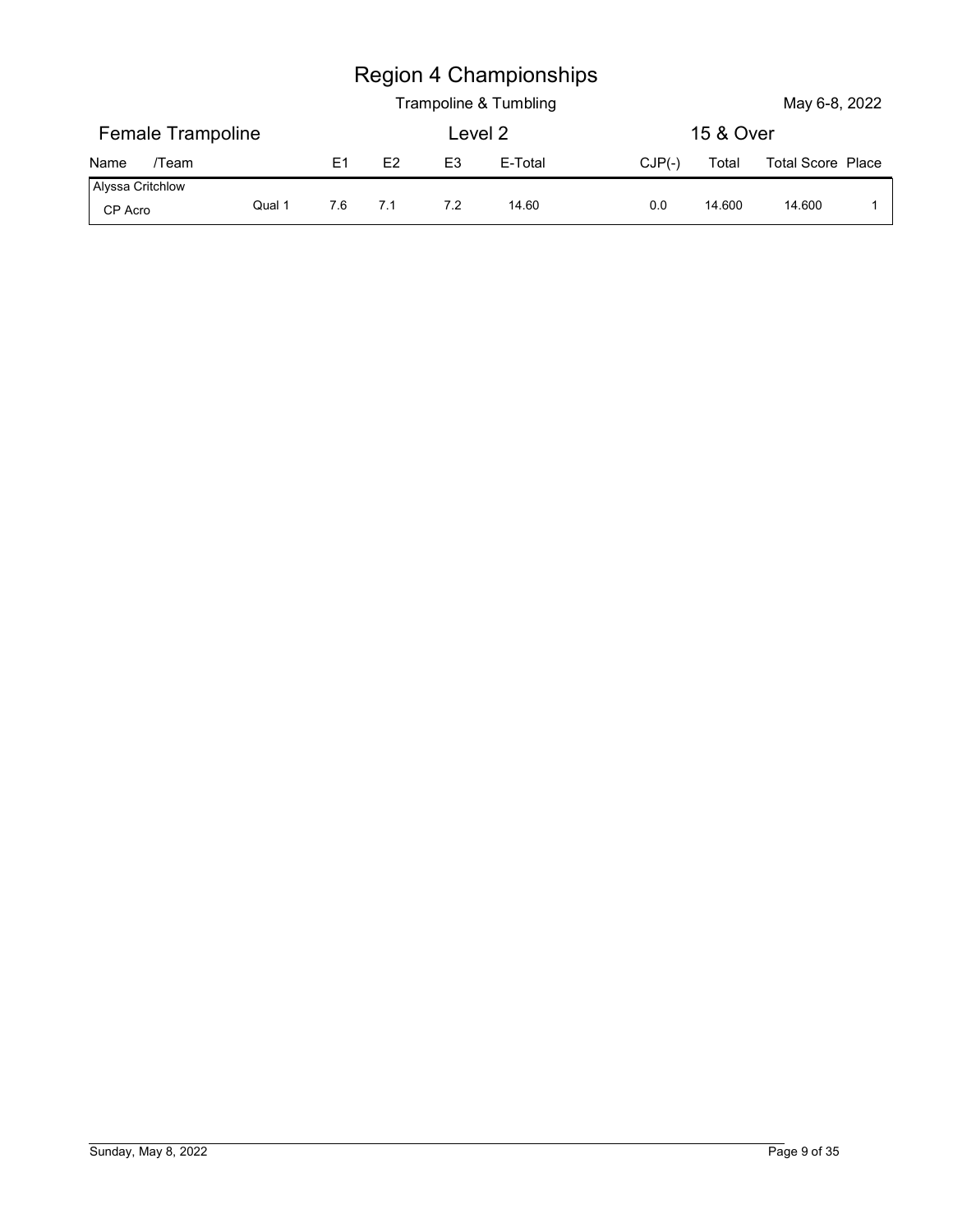|                        |        |     |       |                | <b>Region 4 Championships</b> |          |        |                          |              |
|------------------------|--------|-----|-------|----------------|-------------------------------|----------|--------|--------------------------|--------------|
|                        |        |     |       |                | Trampoline & Tumbling         |          |        | May 6-8, 2022            |              |
| Female Trampoline      |        |     |       |                | Level 3                       |          |        | 7 & 8                    |              |
| /Team<br>Name          |        |     |       |                |                               |          |        |                          |              |
| Lia Mark               |        | E1  | E2    | E <sub>3</sub> | E-Total                       | $CJP(-)$ | Total  | <b>Total Score Place</b> |              |
| DeVeau                 | Qual 1 | 7.6 | 7.8   | 8.3            | 15.80                         | $0.0\,$  | 15.800 | 15.800                   | $\mathbf{1}$ |
| Zoey Betke             |        |     |       |                |                               |          |        |                          |              |
| Scamps                 | Qual 1 | 8.1 | $7.8$ | 7.8            | 15.80                         | 0.0      | 15.800 | 15.800                   | $\mathbf{1}$ |
| Amyla Bagienski        |        |     |       | 7.9            |                               |          |        |                          |              |
| DeVeau                 | Qual 1 | 7.5 | 7.5   |                | 15.27                         | $0.0\,$  | 15.267 | 15.267                   | $\mathbf{3}$ |
| Bella Sachsenheimer    | Qual 1 | 7.6 | 7.7   | 7.5            | 15.20                         | 0.0      | 15.200 | 15.200                   | 4            |
| STLE                   |        |     |       |                |                               |          |        |                          |              |
|                        | Qual 1 | 7.7 | 7.3   | 7.7            | 15.13                         | 0.0      | 15.133 | 15.133                   | 5            |
| Grace Riggin<br>DeVeau |        |     |       |                |                               |          |        |                          |              |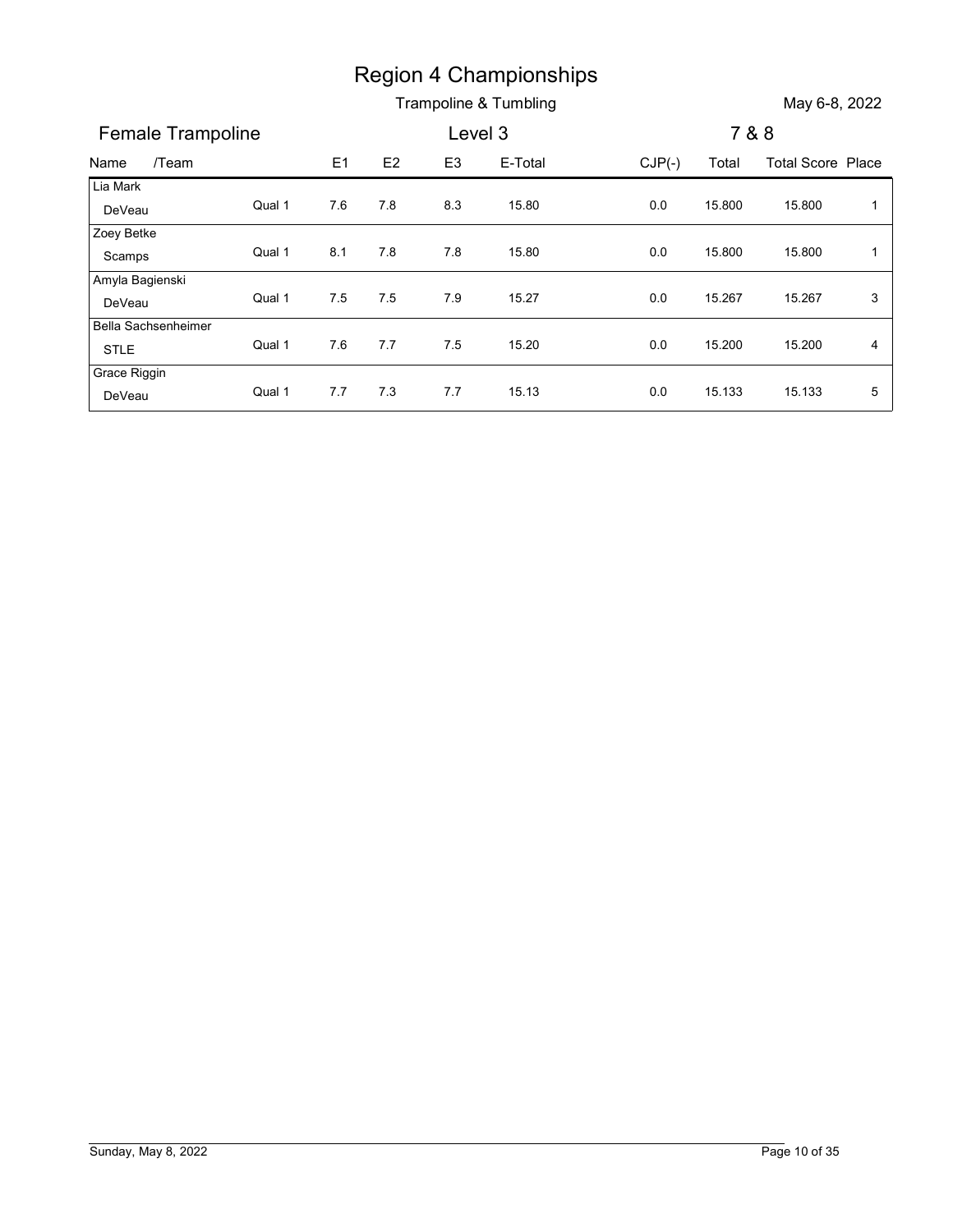|                                      |        |                |         |                | <b>Region 4 Championships</b> |          |        |                          |                         |
|--------------------------------------|--------|----------------|---------|----------------|-------------------------------|----------|--------|--------------------------|-------------------------|
|                                      |        |                |         |                | Trampoline & Tumbling         |          |        | May 6-8, 2022            |                         |
| Female Trampoline                    |        |                |         | Level 3        |                               |          | 9 & 10 |                          |                         |
| /Team<br>Name                        |        | E <sub>1</sub> | E2      | E <sub>3</sub> | E-Total                       | $CJP(-)$ | Total  | <b>Total Score Place</b> |                         |
| Madelyn Szelewicki<br>Scamps         | Qual 1 | 8.1            | $8.2\,$ | 8.3            | 16.40                         | $0.0\,$  | 16.400 | 16.400                   | $\mathbf{1}$            |
| Elisabeth Stillman                   |        |                |         |                |                               |          |        |                          |                         |
| <b>STLE</b>                          | Qual 1 | 8.1            | 7.9     | $7.9$          | 15.93                         | $0.0\,$  | 15.933 | 15.933                   | $\overline{\mathbf{c}}$ |
| <b>Blaykely Moreau</b><br><b>IGN</b> | Qual 1 | 7.8            | 7.9     | 8.0            | 15.80                         | 0.0      | 15.800 | 15.800                   | 3                       |
| Amelia Kehren                        |        |                |         |                |                               |          |        |                          |                         |
| JandJ                                | Qual 1 | 8.1            | 7.9     | 7.6            | 15.73                         | 0.0      | 15.733 | 15.733                   | 4                       |
| Hailey Barresi<br>DeVeau             | Qual 1 | 7.5            | 7.9     | $7.9$          | 15.53                         | 0.0      | 15.533 | 15.533                   | 5                       |
| Harper Morley                        | Qual 1 | 7.7            | 7.8     | 7.7            | 15.47                         | 0.0      | 15.467 | 15.467                   | 6                       |
| DeVeau<br>Zoey Wade                  |        |                |         |                |                               |          |        |                          |                         |
| TopStar                              | Qual 1 | $7.6$          | $7.7$   | $7.8$          | 15.40                         | $0.0\,$  | 15.400 | 15.400                   | $\overline{7}$          |
| Rhyan Westefer                       |        |                |         |                |                               |          |        |                          |                         |
| FlipTop                              | Qual 1 | 7.4            | $7.3$   | 7.8            | 15.00                         | $0.0\,$  | 15.000 | 15.000                   | 8                       |
| Jazmine Braimah                      |        |                |         |                |                               |          |        |                          |                         |
| JandJ                                | Qual 1 | $7.8$          | 7.4     | 7.1            | 14.87                         | $0.0\,$  | 14.867 | 14.867                   | 9                       |
| Mika Kupcho<br>EGA                   | Qual 1 | $7.6$          | 7.3     | $7.2\,$        | 14.73                         | $0.0\,$  | 14.733 | 14.733                   | 10                      |
| Lexi Briggs                          |        |                |         |                |                               |          |        |                          |                         |
| TopStar                              | Qual 1 | 6.9            | $7.0$   | 7.3            | 14.13                         | $0.0\,$  | 14.133 | 14.133                   | 11                      |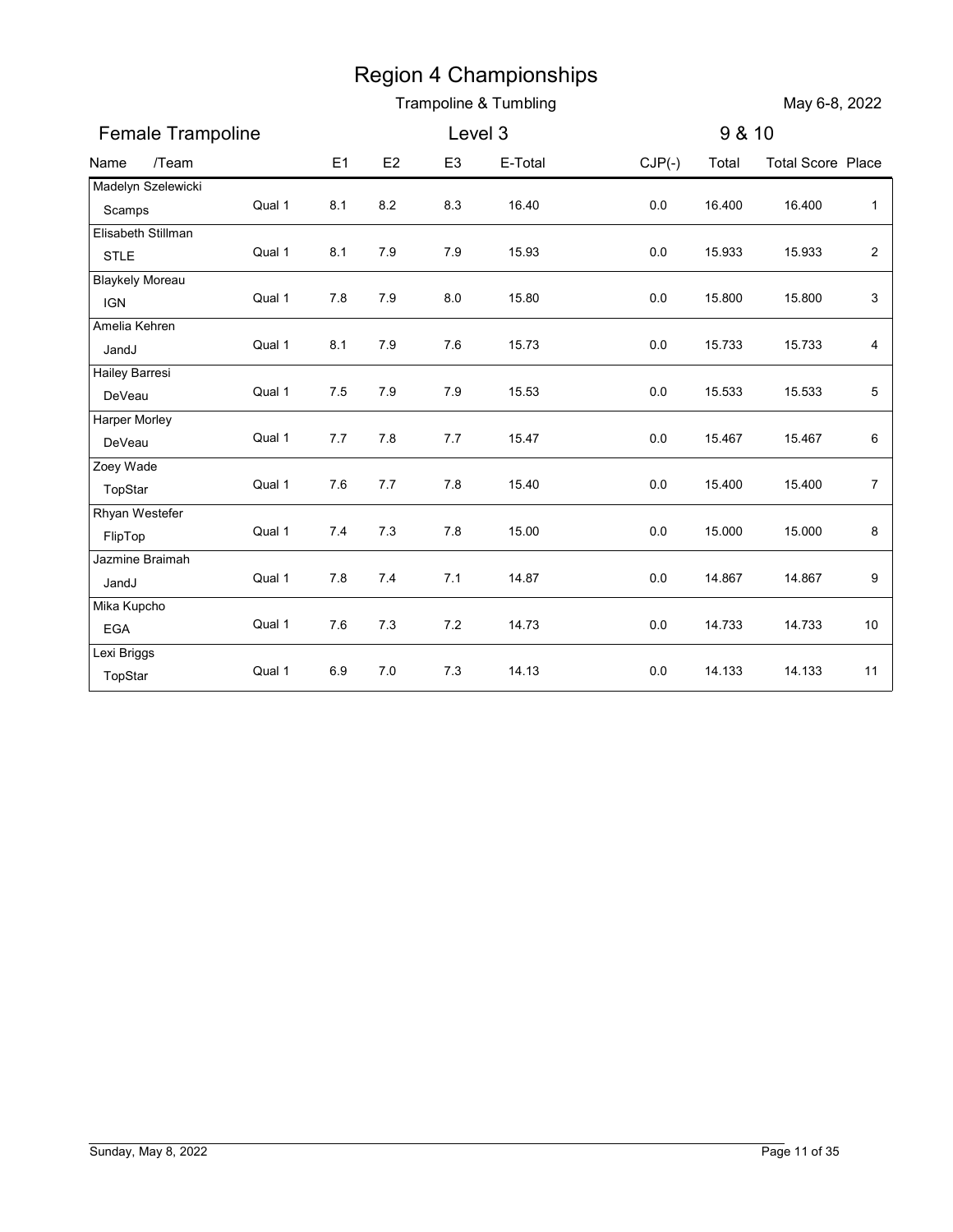|                             |        |     |       |                | <b>Region 4 Championships</b> |          |         |                          |                |
|-----------------------------|--------|-----|-------|----------------|-------------------------------|----------|---------|--------------------------|----------------|
|                             |        |     |       |                | Trampoline & Tumbling         |          |         | May 6-8, 2022            |                |
|                             |        |     |       |                |                               |          |         |                          |                |
| Female Trampoline           |        |     |       |                | Level 3                       |          | 11 & 12 |                          |                |
| /Team<br>Name               |        | E1  | E2    | E <sub>3</sub> | E-Total                       | $CJP(-)$ | Total   | <b>Total Score Place</b> |                |
| Layla Murphy<br><b>STLE</b> | Qual 1 | 8.3 | 8.4   | $8.2\,$        | 16.60                         | $0.0\,$  | 16.600  | 16.600                   | $\overline{1}$ |
| Livi Vieth<br>KansasCi      | Qual 1 | 8.4 | 8.2   | $8.2\,$        | 16.53                         | 0.0      | 16.533  | 16.533                   | $\overline{2}$ |
| Avery Jones<br>Scamps       | Qual 1 | 7.3 | $7.2$ | 7.0            | 14.33                         | $0.0\,$  | 14.333  | 14.333                   | 3              |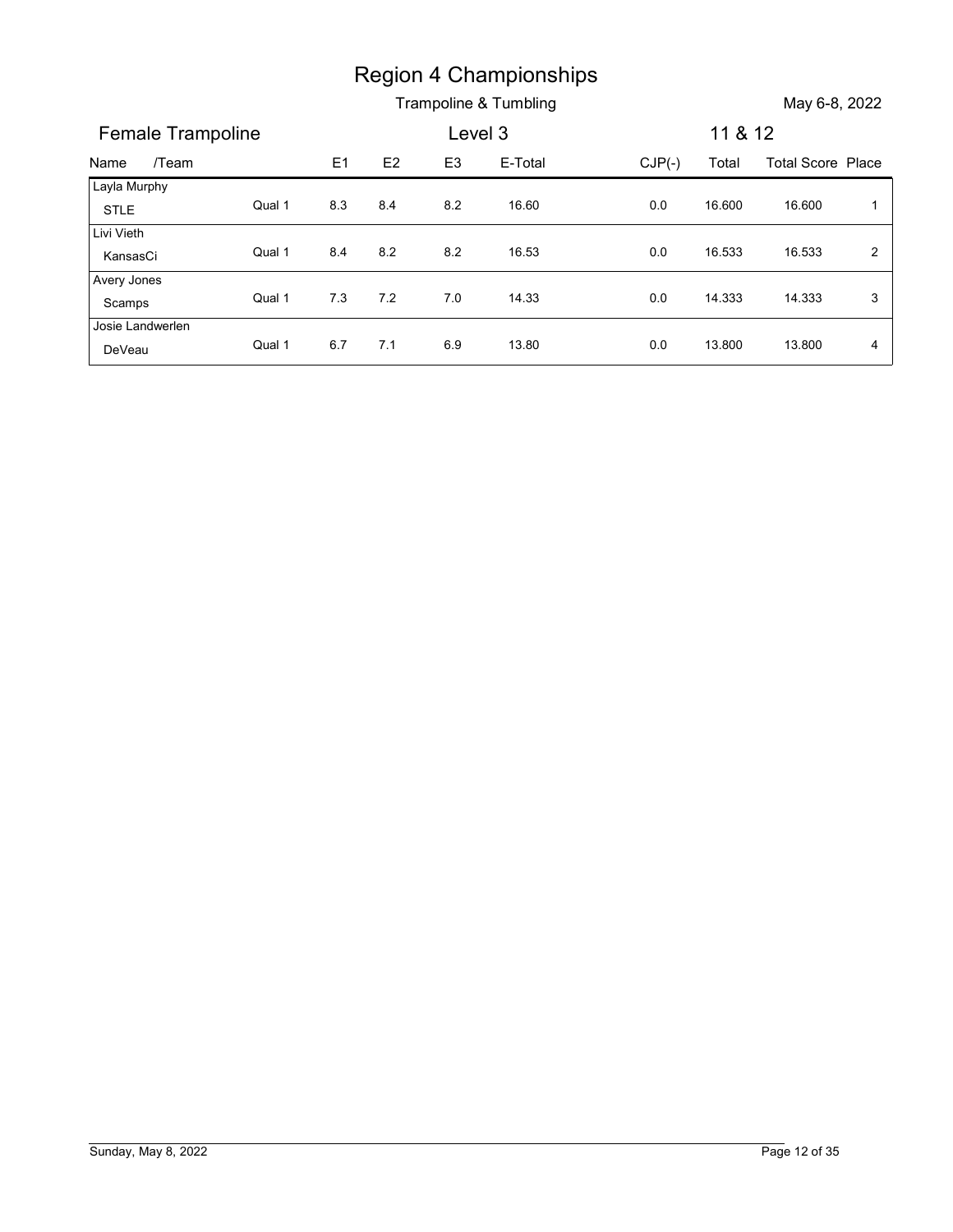|                          |        |                |     |                | <b>Region 4 Championships</b><br>Trampoline & Tumbling |          |         | May 6-8, 2022     |             |
|--------------------------|--------|----------------|-----|----------------|--------------------------------------------------------|----------|---------|-------------------|-------------|
| Female Trampoline        |        |                |     |                | Level 3                                                |          | 13 & 14 |                   |             |
| /Team<br>Name            |        | E <sub>1</sub> | E2  | E <sub>3</sub> | E-Total                                                | $CJP(-)$ | Total   | Total Score Place |             |
| Alexis Mitcham<br>DeVeau | Qual 1 | 2.0            | 2.1 | 2.1            | 4.13                                                   | 0.0      | 4.133   | 4.133             | $\mathbf 1$ |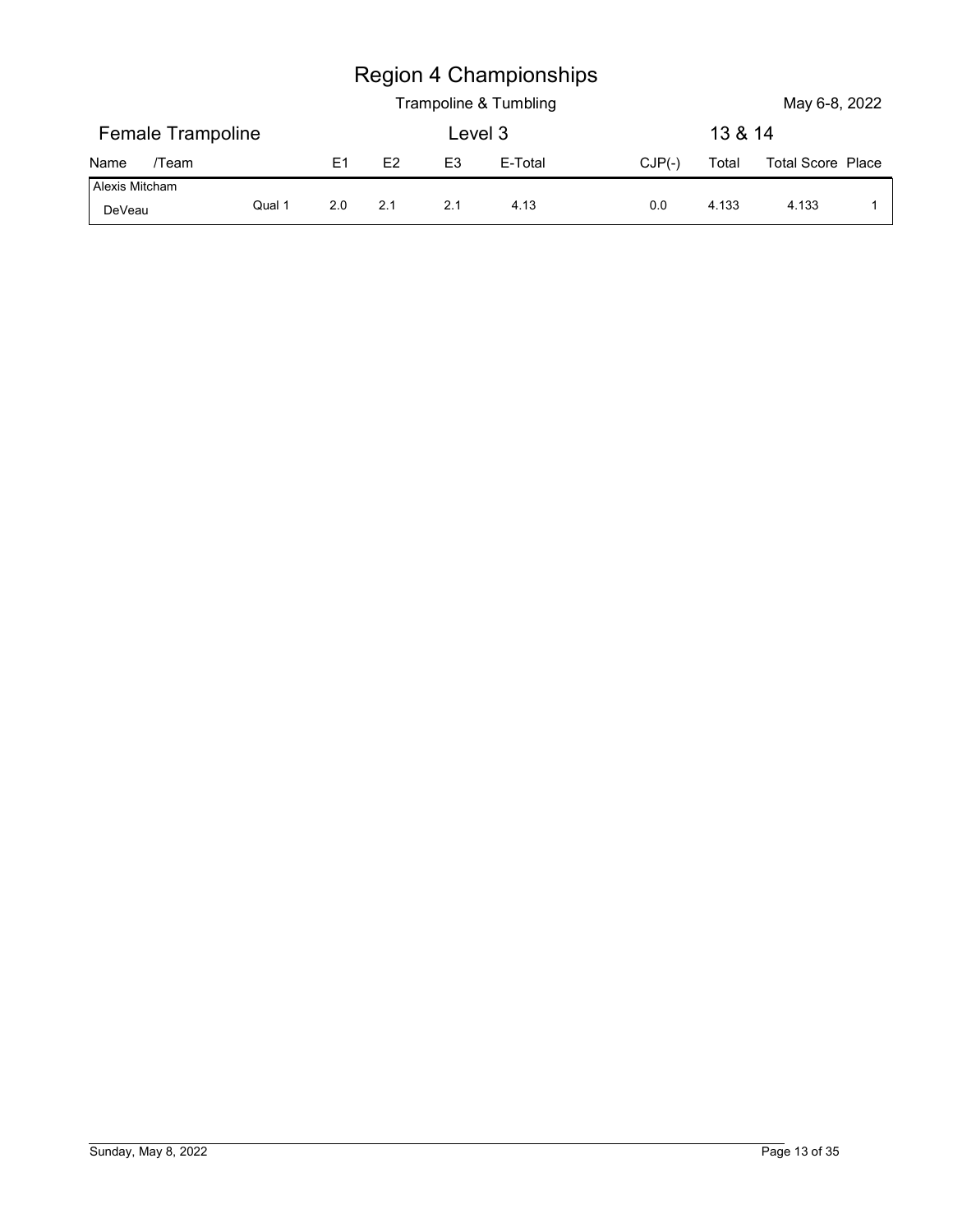|                              |        |       |       | <b>Region 4 Championships</b> | Trampoline & Tumbling |          |        | May 6-8, 2022            |                         |
|------------------------------|--------|-------|-------|-------------------------------|-----------------------|----------|--------|--------------------------|-------------------------|
| Female Trampoline            |        |       |       | Level 4                       |                       |          |        | 7 & 8                    |                         |
| /Team<br>Name                |        | E1    | E2    | E <sub>3</sub>                | E-Total               | $CJP(-)$ | Total  | <b>Total Score Place</b> |                         |
| Hannah King                  |        |       |       |                               |                       |          |        |                          |                         |
| NSAG-WI                      | Qual 1 | 7.9   | 8.2   | 7.9                           | 16.00                 | 0.0      | 16.000 | 16.000                   | $\mathbf{1}$            |
| Jordyn Tullius<br><b>MJM</b> | Qual 1 | 8.0   | 7.8   | 8.0                           | 15.87                 | 0.0      | 15.867 | 15.867                   | $\overline{\mathbf{c}}$ |
| Myka Roberts<br><b>FOND</b>  | Qual 1 | 7.7   | 7.9   | 7.9                           | 15.67                 | 0.0      | 15.667 | 15.667                   | 3                       |
| Lillian Battaglia<br>HighEne | Qual 1 | 7.9   | 7.5   | 7.9                           | 15.53                 | 0.0      | 15.533 | 15.533                   | 4                       |
| Elise Ameer                  |        |       |       |                               |                       |          |        |                          |                         |
| IKG                          | Qual 1 | 7.7   | 7.8   | $7.7$                         | 15.47                 | 0.0      | 15.467 | 15.467                   | 5                       |
| Emmy Sauer<br>HighEne        | Qual 1 | 7.4   | 7.5   | $7.8\,$                       | 15.13                 | 0.0      | 15.133 | 15.133                   | 6                       |
| Amelia Inman<br>HighEne      | Qual 1 | $7.0$ | $7.0$ | 7.5                           | 14.33                 | $0.0\,$  | 14.333 | 14.333                   | $\bf 7$                 |
| Piper Yaeger                 |        |       | 7.1   | 7.2                           | 14.20                 | 0.0      | 14.200 | 14.200                   | $\bf 8$                 |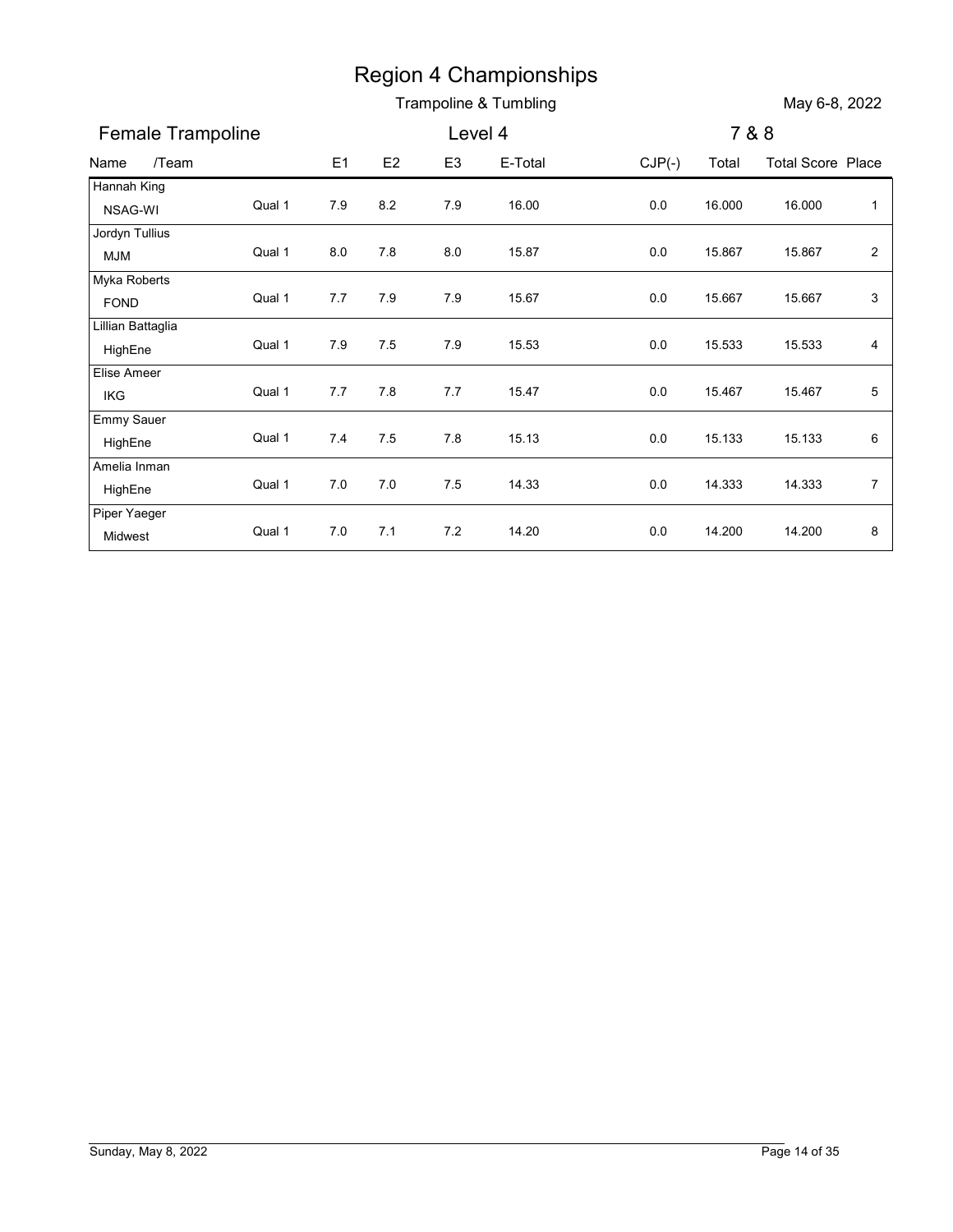|                               |        |                |         |                | Trampoline & Tumbling |          |        | May 6-8, 2022            |                  |
|-------------------------------|--------|----------------|---------|----------------|-----------------------|----------|--------|--------------------------|------------------|
| Female Trampoline             |        |                |         | Level 4        |                       |          | 9 & 10 |                          |                  |
| /Team<br>Name                 |        | E <sub>1</sub> | E2      | E <sub>3</sub> | E-Total               | $CJP(-)$ | Total  | <b>Total Score Place</b> |                  |
| Nora Lange<br>NSAG-WI         | Qual 1 | 8.0            | 8.0     | 8.3            | 16.20                 | 0.0      | 16.200 | 16.200                   | $\mathbf{1}$     |
| Raelyn Sprague                |        |                |         |                |                       |          |        |                          |                  |
| Helix                         | Qual 1 | 7.9            | $8.0\,$ | 8.2            | 16.07                 | 0.0      | 16.067 | 16.067                   | $\sqrt{2}$       |
| Gv Frye<br><b>MJM</b>         | Qual 1 | 8.1            | 8.1     | 7.8            | 16.00                 | 0.0      | 16.000 | 16.000                   | 3                |
| Paige Knuppel                 |        |                |         |                |                       |          |        |                          |                  |
| <b>FOND</b>                   | Qual 1 | 8.1            | 7.9     | 7.8            | 15.87                 | 0.0      | 15.867 | 15.867                   | 4                |
| Emma Ballou<br><b>MJM</b>     | Qual 1 | 7.8            | 7.6     | 7.7            | 15.40                 | 0.0      | 15.400 | 15.400                   | 5                |
| Olivia Cho                    |        |                |         |                |                       |          |        |                          |                  |
| <b>DUPG</b>                   | Qual 1 | 7.8            | 7.7     | 7.6            | 15.40                 | 0.0      | 15.400 | 15.400                   | 5                |
| Ryleigh Blair                 | Qual 1 | 7.7            | 7.7     | 7.6            | 15.33                 | 0.0      | 15.333 | 15.333                   | $\boldsymbol{7}$ |
| <b>MJM</b><br>Lauren De Groot |        |                |         |                |                       |          |        |                          |                  |
| HighEne                       | Qual 1 | 7.5            | 7.6     | 7.8            | 15.27                 | $0.0\,$  | 15.267 | 15.267                   | 8                |
| Estelle Patterson             |        |                |         |                |                       |          |        |                          |                  |
| HighEne                       | Qual 1 | 7.5            | $7.7$   | 7.4            | 15.07                 | $0.0\,$  | 15.067 | 15.067                   | 9                |
| Vivienne Hardy<br><b>DUPG</b> | Qual 1 | 7.6            | $7.5$   | 7.4            | 15.00                 | $0.0\,$  | 15.000 | 15.000                   | 10               |
| Annika Cox                    |        |                |         |                |                       |          |        |                          |                  |
| <b>DUPG</b>                   | Qual 1 | 7.6            | $7.5$   | 7.4            | 15.00                 | $0.0\,$  | 15.000 | 15.000                   | 10               |
| Gigi Thomsen                  | Qual 1 | 7.3            | 7.5     | 7.0            | 14.53                 | $0.0\,$  | 14.533 | 14.533                   | 12               |
| Scamps<br>Rya Schmidt         |        |                |         |                |                       |          |        |                          |                  |
| HighEne                       | Qual 1 | $7.2\,$        | 7.4     | 7.2            | 14.53                 | $0.0\,$  | 14.533 | 14.533                   | 12               |
| <b>Tenley Damler</b>          |        |                |         |                |                       |          |        |                          |                  |
| TopStar                       | Qual 1 | 7.1            | 7.4     | 7.2            | 14.47                 | $0.0\,$  | 14.467 | 14.467                   | 14               |
| Lila Lanigan<br><b>MJM</b>    | Qual 1 | $7.0$          | $7.4$   | $7.2\,$        | 14.40                 | $0.0\,$  | 14.400 | 14.400                   | 15               |
| Sophia Bennett                |        |                |         |                |                       |          |        |                          |                  |
| HighEne                       | Qual 1 | $6.8\,$        | 7.1     | $7.2\,$        | 14.07                 | $0.0\,$  | 14.067 | 14.067                   | 16               |
| Keira Stumpf                  | Qual 1 | 7.1            | $7.0\,$ | 6.9            | 14.00                 | $0.0\,$  | 14.000 | 14.000                   | 17               |
| <b>TCT</b><br>Lucy Borlin     |        |                |         |                |                       |          |        |                          |                  |
| HighEne                       | Qual 1 | $6.7\,$        | 6.9     | $6.8\,$        | 13.60                 | $0.0\,$  | 13.600 | 13.600                   | 18               |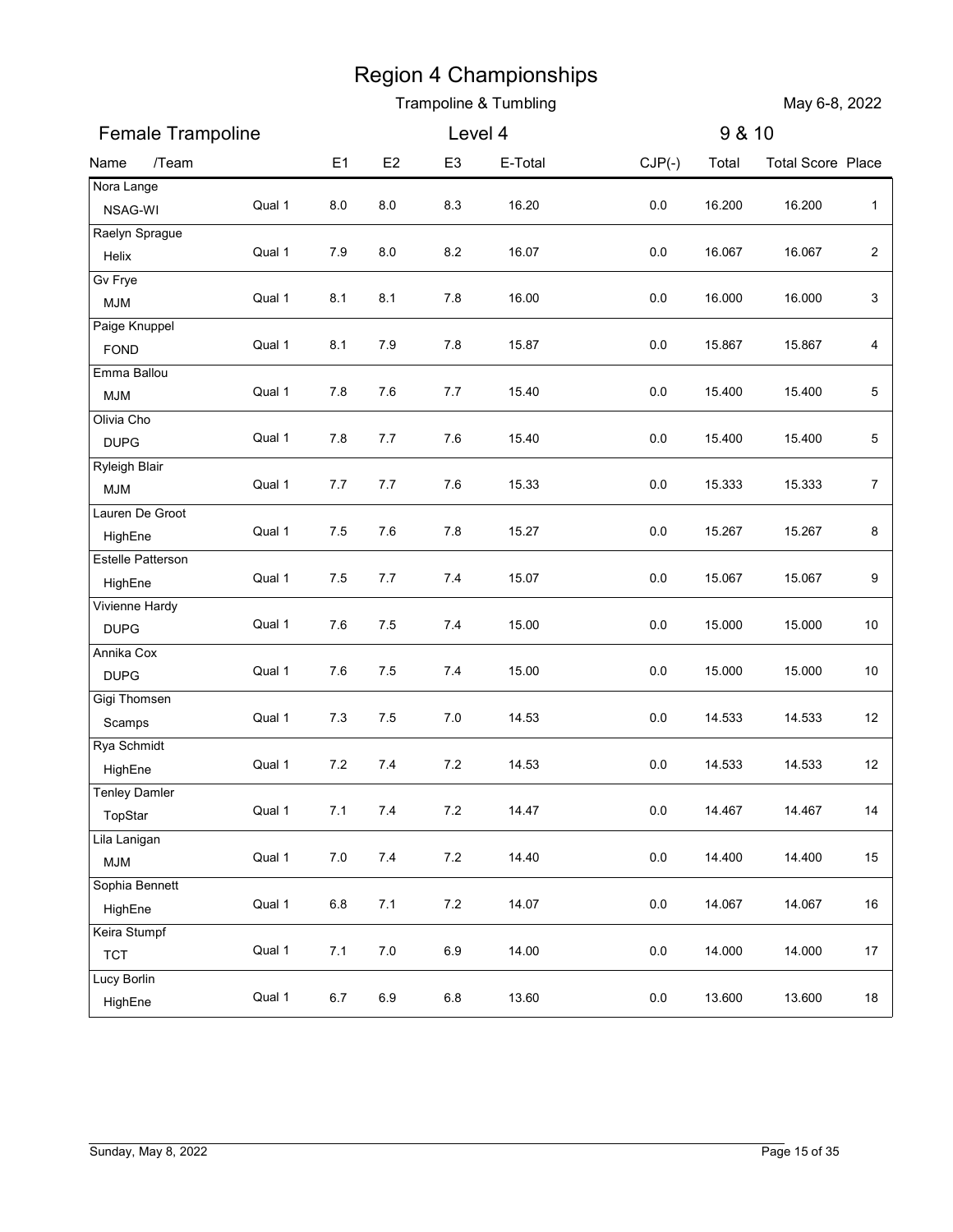|                                         |        |                |         |                | Trampoline & Tumbling |          |         | May 6-8, 2022            |                |
|-----------------------------------------|--------|----------------|---------|----------------|-----------------------|----------|---------|--------------------------|----------------|
| Female Trampoline                       |        |                |         | Level 4        |                       |          | 11 & 12 |                          |                |
| /Team<br>Name                           |        | E <sub>1</sub> | E2      | E <sub>3</sub> | E-Total               | $CJP(-)$ | Total   | <b>Total Score Place</b> |                |
| Gwennie Cole<br>Scamps                  | Qual 1 | 8.2            | 8.5     | 8.6            | 16.87                 | 0.0      | 16.867  | 16.867                   | $\mathbf{1}$   |
| Kennedi Howard<br>HighEne<br>Val Holder | Qual 1 | 8.4            | 8.2     | 8.5            | 16.73                 | 0.0      | 16.733  | 16.733                   | $\sqrt{2}$     |
| Scamps<br>Kaitlyn De Groot              | Qual 1 | 8.2            | 8.3     | 8.2            | 16.47                 | 0.0      | 16.467  | 16.467                   | 3              |
| HighEne<br>Lila MacInnis-Baumert        | Qual 1 | 8.0            | 8.2     | 8.0            | 16.13                 | 0.0      | 16.133  | 16.133                   | 4              |
| <b>IGN</b><br>Kenzi Watson              | Qual 1 | 7.9            | 7.9     | 8.2            | 16.00                 | 0.0      | 16.000  | 16.000                   | 5              |
| EGA<br><b>Tinsley Hane</b>              | Qual 1 | 8.0            | 7.7     | 8.2            | 15.93                 | 0.0      | 15.933  | 15.933                   | 6              |
| <b>DUPG</b><br>Addisyn Wersching        | Qual 1 | 7.8            | $7.4$   | 8.1            | 15.53                 | 0.0      | 15.533  | 15.533                   | $\overline{7}$ |
| HighEne<br>Shayna Rosenstein            | Qual 1 | 7.3            | $7.5$   | 8.0            | 15.20                 | 0.0      | 15.200  | 15.200                   | 8              |
| IKG<br><b>Madison Bell</b>              | Qual 1 | 7.8            | 7.6     | 7.4            | 15.20                 | 0.0      | 15.200  | 15.200                   | 8              |
| ${\sf LGA}$<br><b>Riley Sells</b>       | Qual 1 | $7.5$          | 7.5     | 7.7            | 15.13                 | 0.0      | 15.133  | 15.133                   | 10             |
| LGA<br>Charlotte Gawboy                 | Qual 1 | 7.2            | $7.4$   | 7.9            | 15.00                 | $0.0\,$  | 15.000  | 15.000                   | 11             |
| Gleasons<br>Cayle Ahrens                | Qual 1 | 7.4            | 7.2     | 7.5            | 14.73                 | $0.0\,$  | 14.733  | 14.733                   | 12             |
| SGA<br>Lottie Boyd                      | Qual 1 | $7.5$          | 7.1     | 7.4            | 14.67                 | $0.0\,$  | 14.667  | 14.667                   | 13             |
| Skywalk<br>Brenna Greulach              | Qual 1 | $7.2$          | $7.4$   | 7.3            | 14.60                 | $0.0\,$  | 14.600  | 14.600                   | 14             |
| DeVeau<br><b>Hailey Walker</b>          | Qual 1 | 7.4            | $7.3$   | 7.1            | 14.53                 | $0.0\,$  | 14.533  | 14.533                   | 15             |
| FlipTop<br>Alexis Anderson              | Qual 1 | $3.0\,$        | $2.7\,$ | 3.0            | 5.80                  | 0.0      | 5.800   | 5.800                    | 16             |
| SGA                                     | Qual 1 | $0.6\,$        | $0.6\,$ | $0.7\,$        | 1.27                  | $0.0\,$  | 1.267   | 1.267                    | 17             |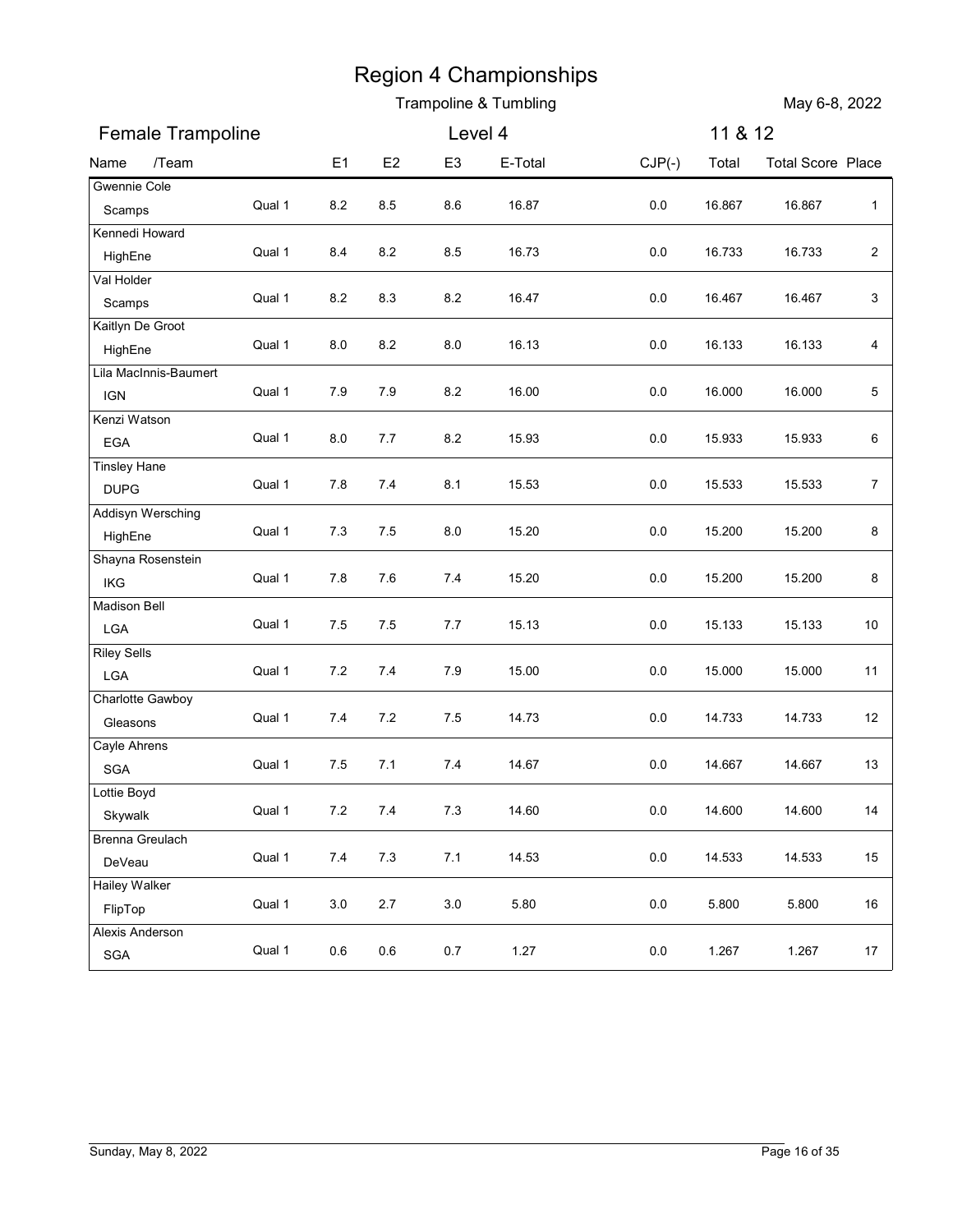|                        |        |       |               |                | <b>Region 4 Championships</b> |          |         |                          |                |
|------------------------|--------|-------|---------------|----------------|-------------------------------|----------|---------|--------------------------|----------------|
|                        |        |       |               |                | Trampoline & Tumbling         |          |         | May 6-8, 2022            |                |
| Female Trampoline      |        |       |               | Level 4        |                               |          | 13 & 14 |                          |                |
| /Team<br>Name          |        | E1    | $\mathsf{E}2$ | E <sub>3</sub> | E-Total                       | $CJP(-)$ | Total   | <b>Total Score Place</b> |                |
| Sierra Rankin          |        |       |               |                |                               |          |         |                          |                |
| Gymfinit               | Qual 1 | 8.1   | 8.5           | 8.0            | 16.40                         | 0.0      | 16.400  | 16.400                   | $\overline{1}$ |
| <b>Isabel Martinez</b> |        |       |               |                |                               |          |         |                          |                |
| Gymfinit               | Qual 1 | 7.8   | 8.4           | 7.9            | 16.07                         | 0.0      | 16.067  | 16.067                   | $\overline{2}$ |
| Ella Boushard          | Qual 1 | $7.2$ | 7.7           | 7.4            | 14.87                         | 0.0      | 14.867  | 14.867                   | $\mathbf{3}$   |
| PridelL<br>Lily Lyons  |        |       |               |                |                               |          |         |                          |                |
| HighEne                | Qual 1 | 7.3   | 7.6           | 7.0            | 14.60                         | $0.0\,$  | 14.600  | 14.600                   | 4              |
| <b>Bailey Benson</b>   |        |       |               |                |                               |          |         |                          |                |
| <b>TCT</b>             | Qual 1 | $7.2$ | 7.2           | 7.2            | 14.40                         | $0.0\,$  | 14.400  | 14.400                   | 5              |
| Alexa Hook             |        |       |               |                |                               |          |         |                          |                |
| Gymfinit               | Qual 1 | 6.8   | 7.1           | 6.9            | 13.87                         | $0.0\,$  | 13.867  | 13.867                   | 6              |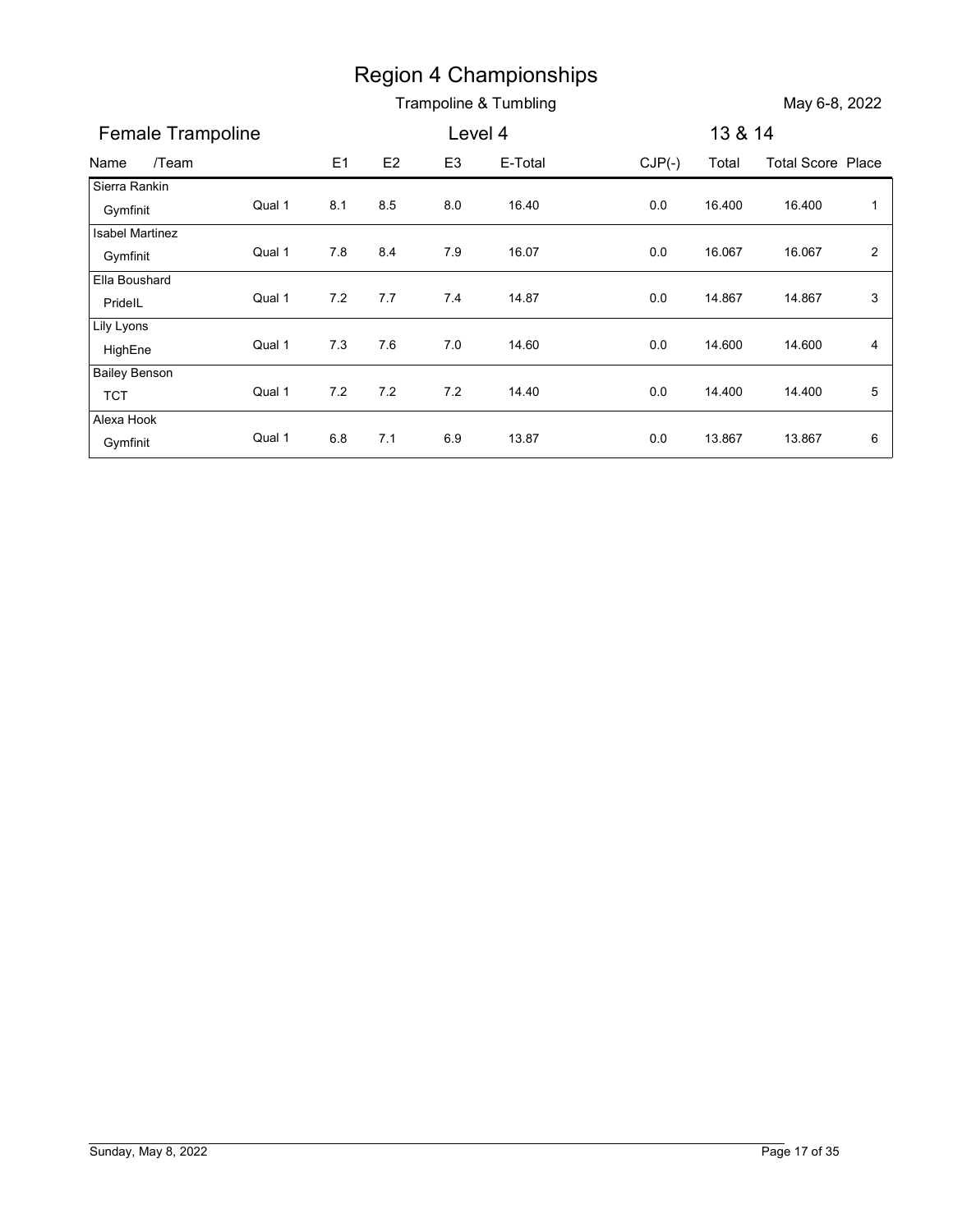|                          |        |     |     |                | <b>Region 4 Championships</b> |          |           |                          |             |
|--------------------------|--------|-----|-----|----------------|-------------------------------|----------|-----------|--------------------------|-------------|
|                          |        |     |     |                | Trampoline & Tumbling         |          |           | May 6-8, 2022            |             |
| <b>Female Trampoline</b> |        |     |     |                | Level 4                       |          | 15 & Over |                          |             |
| Name<br>/Team            |        | E1  | E2  | E <sub>3</sub> | E-Total                       | $CJP(-)$ | Total     | <b>Total Score Place</b> |             |
| Breanna Hightshoe<br>SGA | Qual 1 | 7.1 | 7.6 | 7.8            | 15.00                         | 0.0      | 15.000    | 15.000                   | $\mathbf 1$ |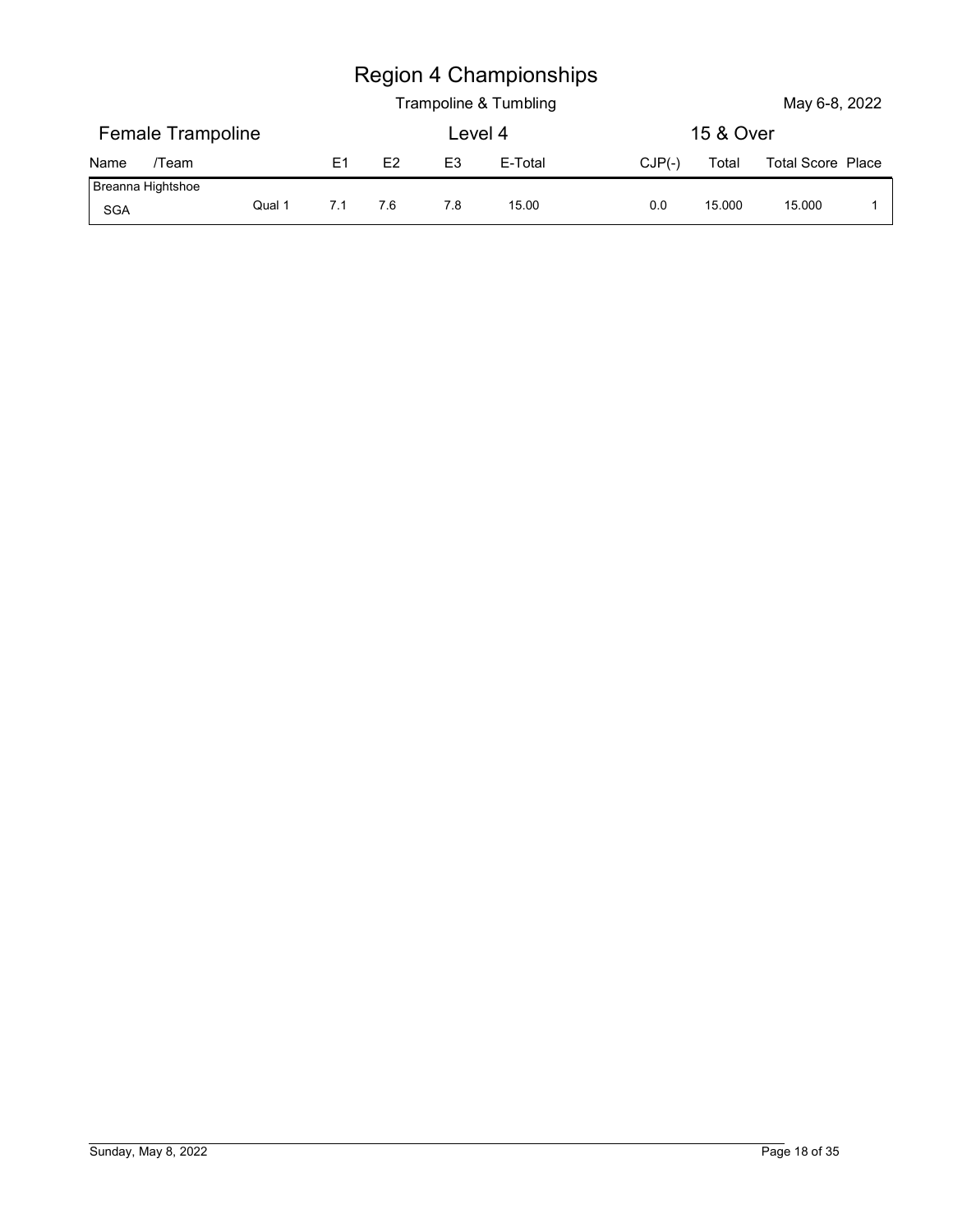|                       |        |     |     |                | <b>Region 4 Championships</b><br>Trampoline & Tumbling |          |           | May 6-8, 2022            |                |
|-----------------------|--------|-----|-----|----------------|--------------------------------------------------------|----------|-----------|--------------------------|----------------|
| Female Trampoline     |        |     |     | Level 5        |                                                        |          | 8 & Under |                          |                |
| /Team<br>Name         |        | E1  | E2  | E <sub>3</sub> | E-Total                                                | $CJP(-)$ | Total     | <b>Total Score Place</b> |                |
| Aurie Maxison<br>FOND | Qual 1 | 7.9 | 7.8 | 8.1            | 15.87                                                  | 0.0      | 15.867    | 15.867                   | $\overline{1}$ |
| Alexandria Larrison   |        |     |     |                |                                                        |          |           |                          |                |
| Midwest<br>Evie Baker | Qual 1 | 0.6 | 0.6 | 0.6            | 1.20                                                   | $0.0\,$  | 1.200     | 1.200                    | $\overline{2}$ |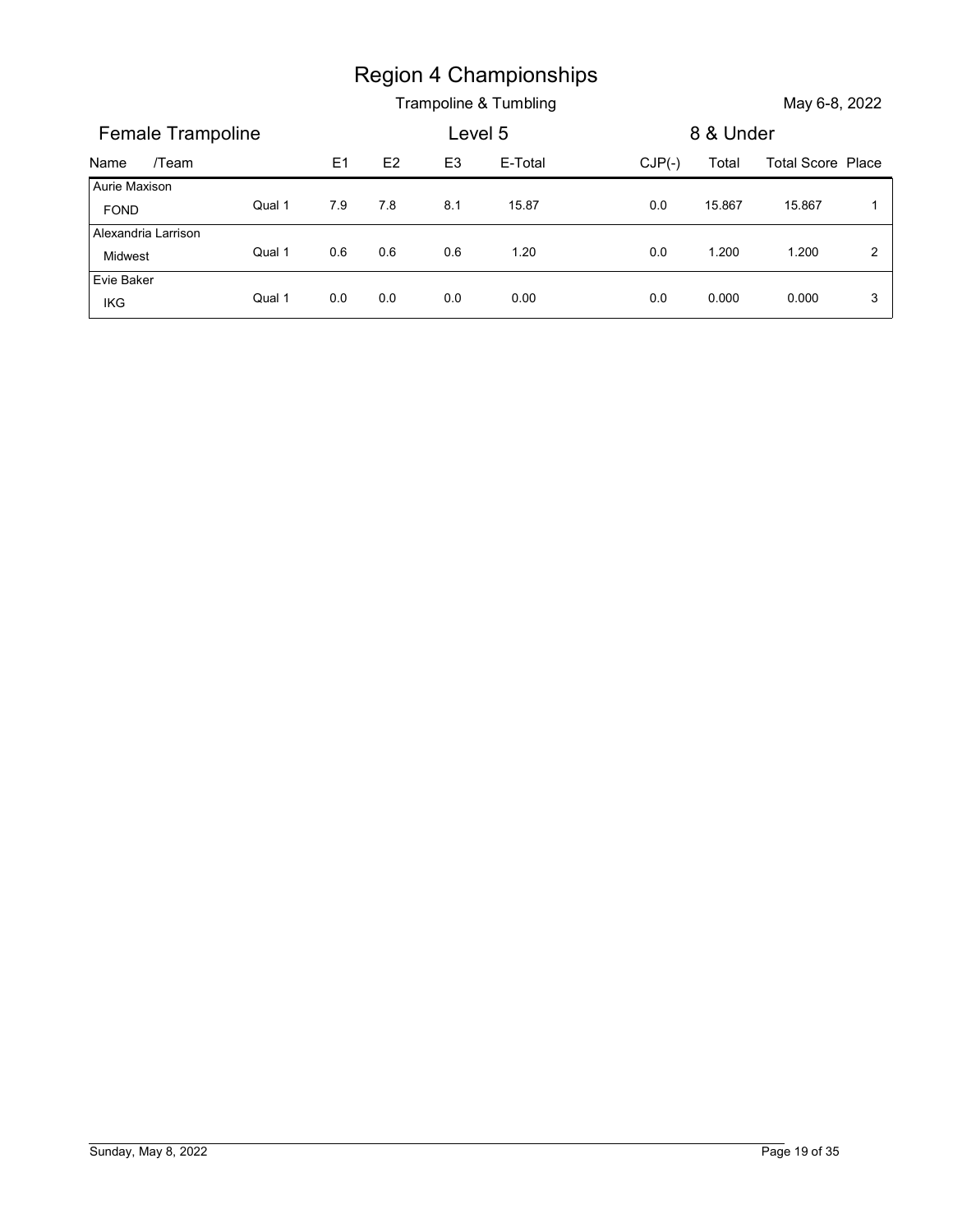|                               |        |                |         |                | Trampoline & Tumbling |          |        | May 6-8, 2022            |                |
|-------------------------------|--------|----------------|---------|----------------|-----------------------|----------|--------|--------------------------|----------------|
| Female Trampoline             |        |                |         | Level 5        |                       |          | 9 & 10 |                          |                |
| /Team<br>Name                 |        | E <sub>1</sub> | E2      | E <sub>3</sub> | E-Total               | $CJP(-)$ | Total  | <b>Total Score Place</b> |                |
| Rachel Wozniak<br><b>DUPG</b> | Qual 1 | 8.6            | 8.8     | 8.6            | 17.33                 | 0.0      | 17.333 | 17.333                   | $\mathbf{1}$   |
| Bianca Terzini                |        |                |         |                |                       |          |        |                          |                |
| HighEne                       | Qual 1 | 8.5            | 8.8     | 8.3            | 17.07                 | $0.0\,$  | 17.067 | 17.067                   | $\sqrt{2}$     |
| <b>Brylie Buescher</b>        | Qual 1 | 8.7            | 8.2     | 8.5            | 16.93                 | 0.0      | 16.933 | 16.933                   | 3              |
| <b>FOND</b><br>Aliyah Quenzer |        |                |         |                |                       |          |        |                          |                |
| JandJ                         | Qual 1 | 8.4            | 8.1     | 8.5            | 16.67                 | 0.0      | 16.667 | 16.667                   | 4              |
| <b>Brynlee Sawin</b>          |        |                |         |                |                       |          |        |                          |                |
| <b>IGN</b>                    | Qual 1 | 8.5            | 8.3     | 8.1            | 16.60                 | 0.0      | 16.600 | 16.600                   | 5              |
| Kailey Pergler<br>FOND        | Qual 1 | 8.2            | 8.5     | 8.1            | 16.53                 | 0.0      | 16.533 | 16.533                   | 6              |
| <b>Molly Dennis</b>           |        |                |         |                |                       |          |        |                          |                |
| <b>MJM</b>                    | Qual 1 | 8.3            | $8.2\,$ | 8.3            | 16.53                 | 0.0      | 16.533 | 16.533                   | $\overline{7}$ |
| Lucy Miller                   |        |                |         |                |                       |          |        |                          |                |
| FOND                          | Qual 1 | 8.3            | 8.3     | 8.0            | 16.40                 | $0.0\,$  | 16.400 | 16.400                   | 8              |
| <b>Lillian Hasty</b><br>FOND  | Qual 1 | 8.1            | 8.3     | 8.2            | 16.40                 | $0.0\,$  | 16.400 | 16.400                   | 9              |
| Bree Claborn                  |        |                |         |                |                       |          |        |                          |                |
| Helix                         | Qual 1 | 8.1            | 8.3     | 8.2            | 16.40                 | $0.0\,$  | 16.400 | 16.400                   | 9              |
| Mia Hooten                    | Qual 1 | $\bf 8.2$      | 8.1     | 8.2            | 16.33                 | $0.0\,$  | 16.333 | 16.333                   | 11             |
| DeVeau<br><b>Brynley Hurd</b> |        |                |         |                |                       |          |        |                          |                |
| FOND                          | Qual 1 | 7.9            | 8.1     | 8.2            | 16.13                 | $0.0\,$  | 16.133 | 16.133                   | 12             |
| Elliana Hohwald               |        |                |         |                |                       |          |        |                          |                |
| MandM                         | Qual 1 | 7.9            | 8.1     | 8.1            | 16.07                 | $0.0\,$  | 16.067 | 16.067                   | 13             |
| Megan Conklin                 | Qual 1 | 8.1            | $8.0\,$ | 7.9            | 16.00                 | $0.0\,$  | 16.000 | 16.000                   | 14             |
| AAGA<br>Tessa Newkirk         |        |                |         |                |                       |          |        |                          |                |
| Helix                         | Qual 1 | $7.6$          | 8.1     | 8.2            | 15.93                 | $0.0\,$  | 15.933 | 15.933                   | 15             |
| Elsie Rabe                    |        |                |         |                |                       |          |        |                          |                |
| FOND                          | Qual 1 | $_{\rm 8.0}$   | $7.8$   | $7.7$          | 15.67                 | $0.0\,$  | 15.667 | 15.667                   | 16             |
| Lyric Brock                   | Qual 1 | 7.4            | $7.7$   | 7.8            | 15.27                 | $0.0\,$  | 15.267 | 15.267                   | 17             |
| LGA<br>Mary Jane Kaley        |        |                |         |                |                       |          |        |                          |                |
| EGA                           | Qual 1 | 7.1            | $7.6\,$ | 8.1            | 15.20                 | $0.0\,$  | 15.200 | 15.200                   | 18             |
| Chayse Berkheimer             |        |                |         |                |                       |          |        |                          |                |
| Phoenix                       | Qual 1 | $7.3$          | 7.6     | 7.7            | 15.07                 | $0.0\,$  | 15.067 | 15.067                   | 19             |
| Jillian Collins               | Qual 1 | 7.8            | 7.4     | $7.3$          | 15.00                 | $0.0\,$  | 15.000 | 15.000                   | 20             |
| Integrit                      |        |                |         |                |                       |          |        |                          |                |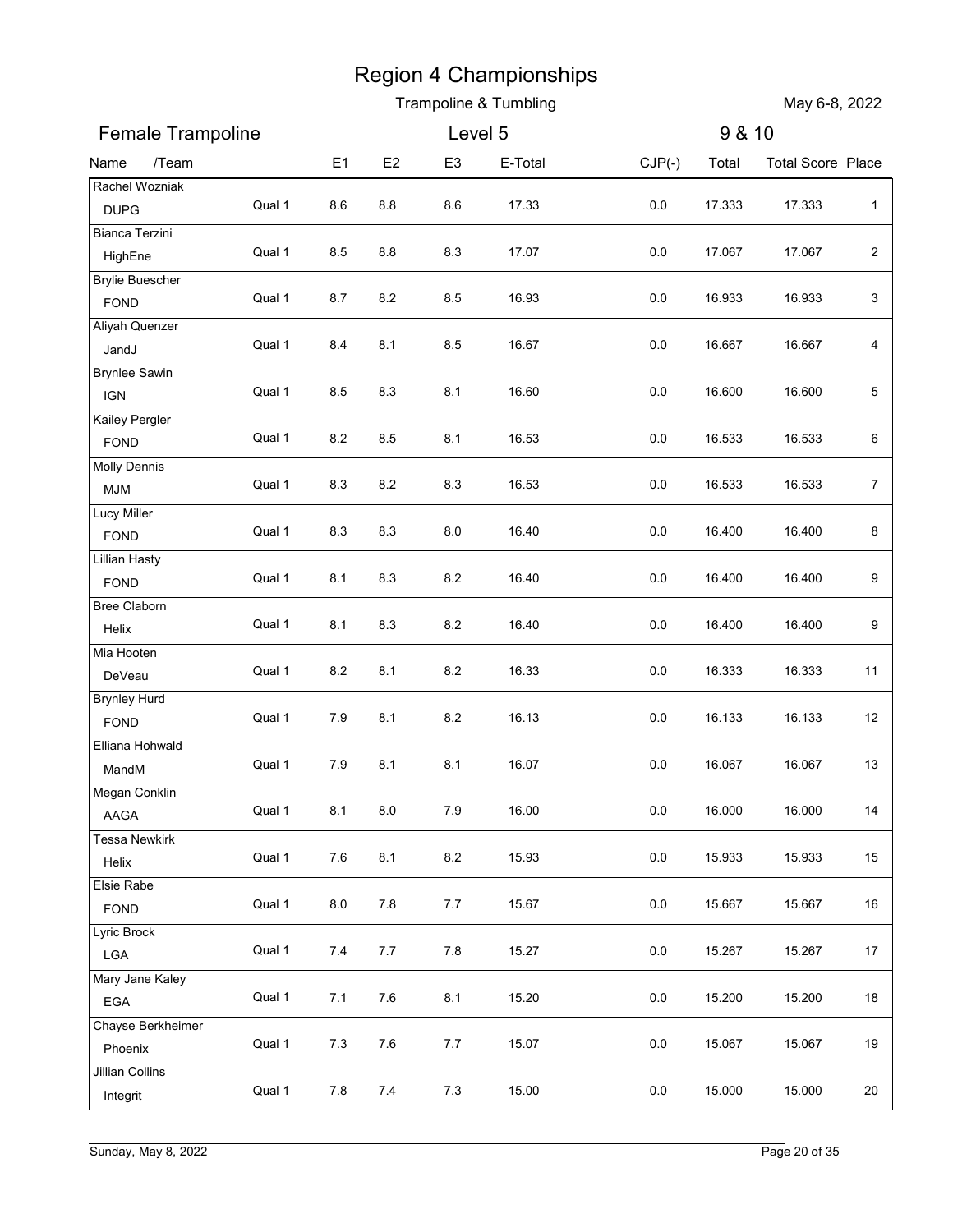|                         |        |                |       |                | <b>Region 4 Championships</b> |          |        |                          |    |
|-------------------------|--------|----------------|-------|----------------|-------------------------------|----------|--------|--------------------------|----|
|                         |        |                |       |                | Trampoline & Tumbling         |          |        | May 6-8, 2022            |    |
| Female Trampoline       |        |                |       | Level 5        |                               |          | 9 & 10 |                          |    |
| /Team<br>Name           |        | E <sub>1</sub> | E2    | E <sub>3</sub> | E-Total                       | $CJP(-)$ | Total  | <b>Total Score Place</b> |    |
| Elise Barnard<br>DeVeau | Qual 1 | 7.4            | $7.5$ | 7.5            | 14.93                         | 0.0      | 14.933 | 14.933                   | 21 |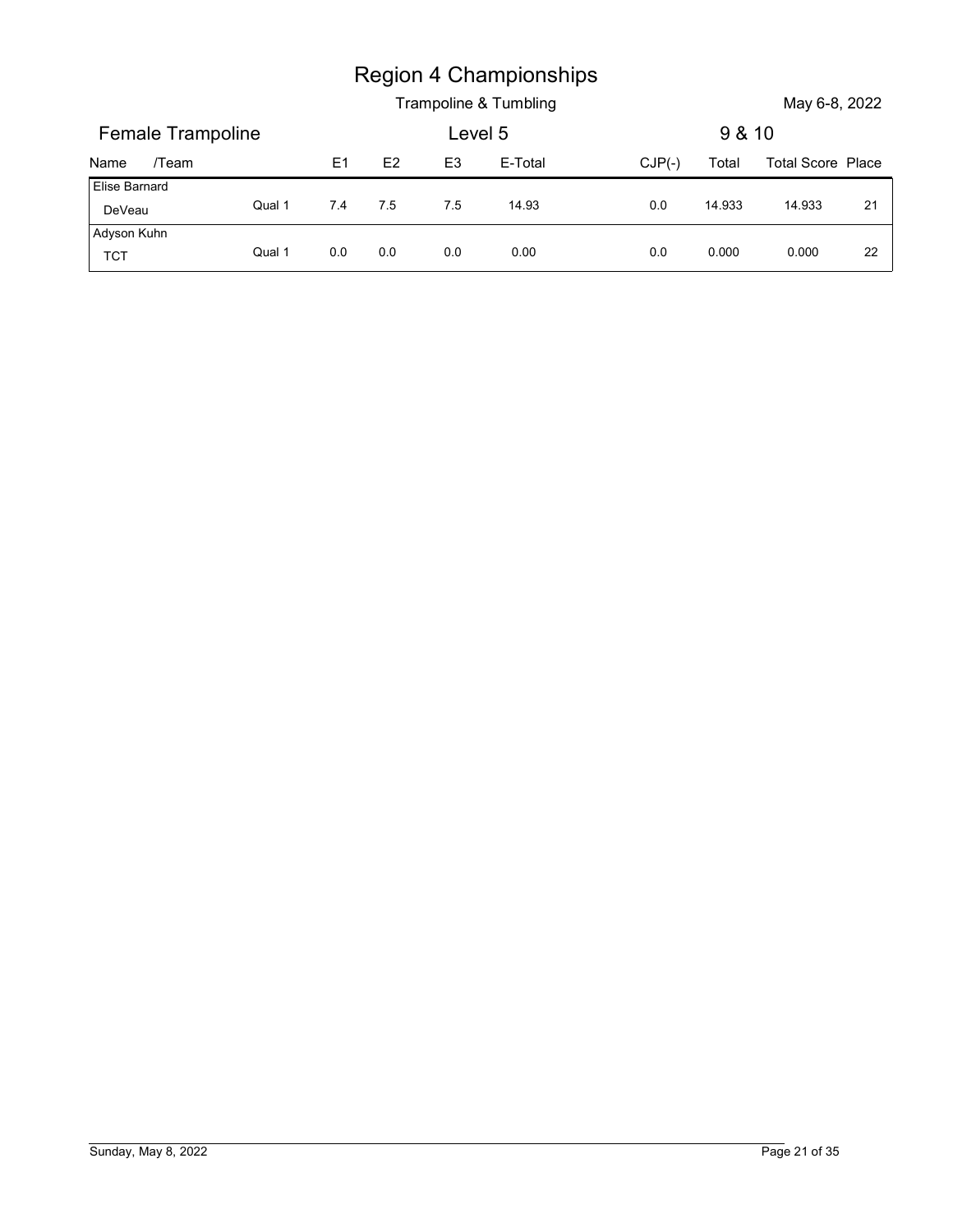|                            |        |                |         |                | Trampoline & Tumbling |          |         | May 6-8, 2022            |                |
|----------------------------|--------|----------------|---------|----------------|-----------------------|----------|---------|--------------------------|----------------|
| Female Trampoline          |        |                |         | Level 5        |                       |          | 11 & 12 |                          |                |
| /Team<br>Name              |        | E <sub>1</sub> | E2      | E <sub>3</sub> | E-Total               | $CJP(-)$ | Total   | <b>Total Score Place</b> |                |
| Hanna Janego<br>IKG        | Qual 1 | 9.1            | 9.1     | 8.8            | 18.00                 | $0.0\,$  | 18.000  | 18.000                   | $\mathbf{1}$   |
| Aya Iwanaga                |        |                |         |                |                       |          |         |                          |                |
| Integrit                   | Qual 1 | 8.9            | 8.9     | 8.6            | 17.60                 | $0.0\,$  | 17.600  | 17.600                   | $\sqrt{2}$     |
| Genavi Vang<br><b>MJM</b>  | Qual 1 | 8.6            | 8.3     | 8.6            | 17.00                 | 0.0      | 17.000  | 17.000                   | 3              |
| Alexandra Anderson         |        |                |         |                |                       |          |         |                          |                |
| <b>MJM</b>                 | Qual 1 | 8.5            | 8.4     | 8.6            | 17.00                 | 0.0      | 17.000  | 17.000                   | 4              |
| Lexi Johnson<br>HighEne    | Qual 1 | 8.4            | 7.9     | 8.6            | 16.60                 | 0.0      | 16.600  | 16.600                   | 5              |
| <b>Bristol Starks</b>      |        |                |         |                |                       |          |         |                          |                |
| TheFlip                    | Qual 1 | 8.2            | 8.4     | 8.3            | 16.60                 | 0.0      | 16.600  | 16.600                   | 6              |
| Elise Casto<br>Integrit    | Qual 1 | 8.3            | 8.1     | $8.2\,$        | 16.40                 | $0.0\,$  | 16.400  | 16.400                   | $\overline{7}$ |
| Lucy Gonyea                |        |                |         |                |                       |          |         |                          |                |
| Gleasons                   | Qual 1 | $8.2\,$        | 7.9     | 8.4            | 16.33                 | $0.0\,$  | 16.333  | 16.333                   | 8              |
| Natalie Kaiser<br>PridelL  | Qual 1 | 7.9            | 8.3     | 8.3            | 16.33                 | $0.0\,$  | 16.333  | 16.333                   | 9              |
| Sophie Chase               |        |                |         |                |                       |          |         |                          |                |
| <b>DUPG</b>                | Qual 1 | 8.0            | 8.3     | 8.1            | 16.27                 | $0.0\,$  | 16.267  | 16.267                   | 10             |
| Grace Gabay                | Qual 1 | 8.0            | $8.0\,$ | $8.2\,$        | 16.13                 | $0.0\,$  | 16.133  | 16.133                   | 11             |
| Integrit<br>Mackenzie Vice |        |                |         |                |                       |          |         |                          |                |
| Helix                      | Qual 1 | 8.1            | $7.8$   | $8.2\,$        | 16.07                 | $0.0\,$  | 16.067  | 16.067                   | 12             |
| Macy Thomas                | Qual 1 | $8.0\,$        | $8.0\,$ | 8.1            | 16.07                 | $0.0\,$  | 16.067  | 16.067                   | 13             |
| JandJ<br>Emma Tentinger    |        |                |         |                |                       |          |         |                          |                |
| <b>IGN</b>                 | Qual 1 | 8.0            | $7.7$   | $8.2\,$        | 15.93                 | $0.0\,$  | 15.933  | 15.933                   | 14             |
| Ava Tuterow                |        | 7.7            | $7.8$   |                | 15.80                 |          | 15.800  |                          | 15             |
| Airborne<br>Sierra Camp    | Qual 1 |                |         | $8.2\,$        |                       | $0.0\,$  |         | 15.800                   |                |
| Helix                      | Qual 1 | 7.8            | $7.7$   | $8.2\,$        | 15.80                 | $0.0\,$  | 15.800  | 15.800                   | 15             |
| Ella Gabay                 |        |                |         |                |                       |          |         |                          |                |
| Integrit                   | Qual 1 | 7.7            | $8.0\,$ | $8.0\,$        | 15.80                 | $0.0\,$  | 15.800  | 15.800                   | 17             |
| Kerrigan Holton<br>MissMar | Qual 1 | 7.9            | $7.8$   | $8.0\,$        | 15.80                 | $0.0\,$  | 15.800  | 15.800                   | 18             |
| Emery Cobb                 |        |                |         |                |                       |          |         |                          |                |
| JandJ                      | Qual 1 | $_{\rm 8.0}$   | $7.8$   | 7.8            | 15.73                 | $0.0\,$  | 15.733  | 15.733                   | 19             |
| Amelia Caverson<br>NSAG-WI | Qual 1 | 8.1            | $7.7$   | $7.7$          | 15.67                 | $0.0\,$  | 15.667  | 15.667                   | 20             |
|                            |        |                |         |                |                       |          |         |                          |                |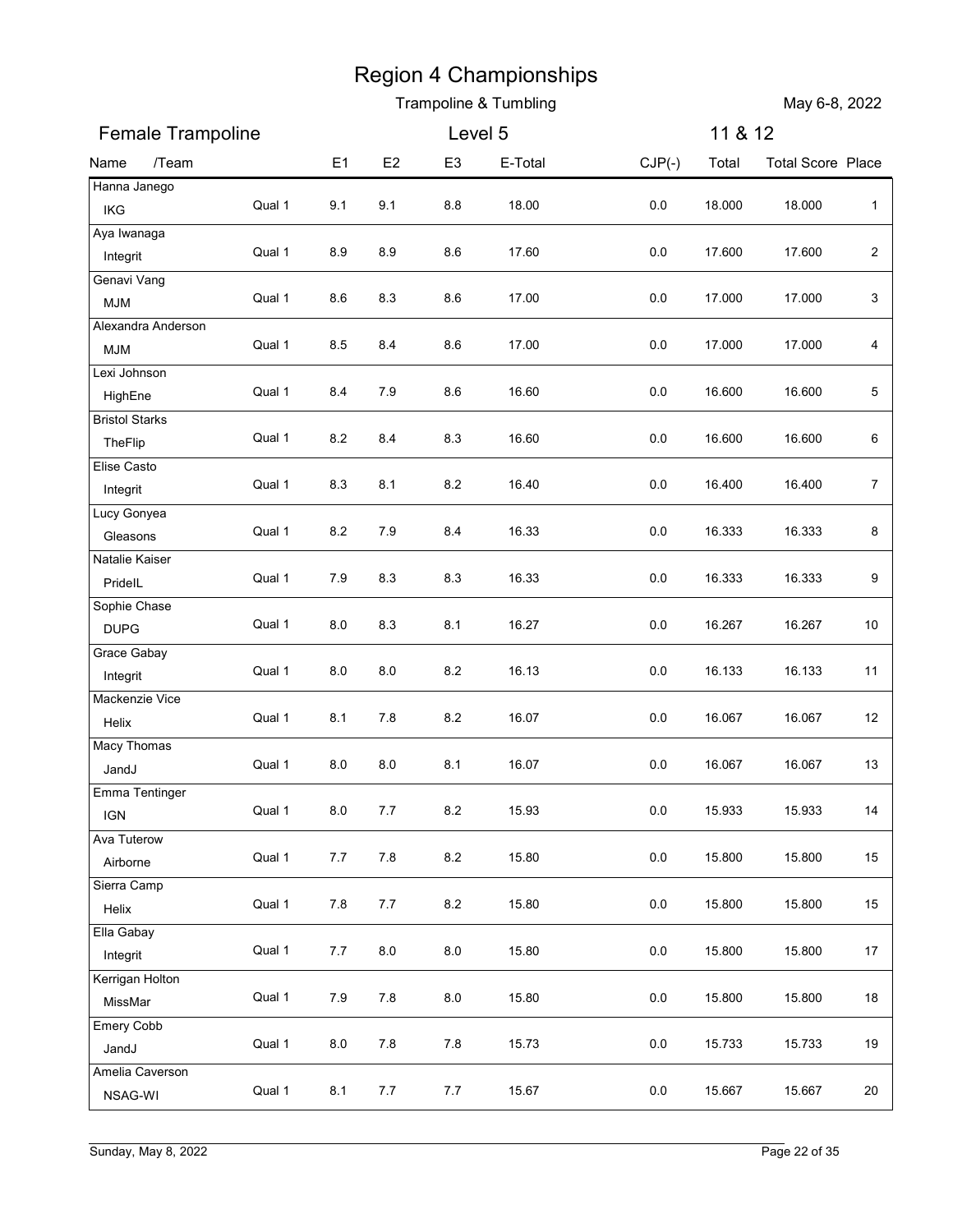|                                |        |         |         |                | <b>Region 4 Championships</b><br>Trampoline & Tumbling |          |         | May 6-8, 2022            |    |
|--------------------------------|--------|---------|---------|----------------|--------------------------------------------------------|----------|---------|--------------------------|----|
| Female Trampoline              |        |         |         | Level 5        |                                                        |          | 11 & 12 |                          |    |
| /Team<br>Name                  |        | E1      | E2      | E <sub>3</sub> | E-Total                                                | $CJP(-)$ | Total   | <b>Total Score Place</b> |    |
| HaLeigh Rhode                  |        |         |         |                |                                                        |          |         |                          |    |
| JandJ                          | Qual 1 | 7.7     | 7.9     | 7.9            | 15.67                                                  | 0.0      | 15.667  | 15.667                   | 21 |
| Cecilia Cusumano               | Qual 1 |         |         |                |                                                        |          |         |                          |    |
| CP Acro<br>Sarah Neely         |        | 7.9     | 7.7     | 7.9            | 15.67                                                  | $0.0\,$  | 15.667  | 15.667                   | 21 |
| IKG                            | Qual 1 | 7.6     | 7.9     | 7.9            | 15.60                                                  | 0.0      | 15.600  | 15.600                   | 23 |
| Kylaine Adrian-Menges          |        |         |         |                |                                                        |          |         |                          |    |
| Scamps                         | Qual 1 | 7.6     | 7.9     | 7.8            | 15.53                                                  | 0.0      | 15.533  | 15.533                   | 24 |
| Chayse Sturtevant              |        |         | 7.4     |                |                                                        |          |         |                          |    |
| FlipTop                        | Qual 1 | 7.5     |         | 7.9            | 15.20                                                  | 0.0      | 15.200  | 15.200                   | 25 |
| Ayva Langdon<br>AAGA           | Qual 1 | 7.4     | 7.6     | 7.8            | 15.20                                                  | 0.0      | 15.200  | 15.200                   | 26 |
| <b>Emily Fister</b>            |        |         |         |                |                                                        |          |         |                          |    |
| Integrit                       | Qual 1 | 7.4     | 7.6     | $7.8$          | 15.20                                                  | $0.0\,$  | 15.200  | 15.200                   | 26 |
| Charli Disher                  |        |         |         |                |                                                        |          |         |                          |    |
| Gleasons                       | Qual 1 | $7.0$   | $7.1$   | 7.3            | 14.27                                                  | $0.0\,$  | 14.267  | 14.267                   | 28 |
| <b>Berkley Denor</b>           | Qual 1 | $6.8\,$ | $6.8\,$ | $7.3$          | 13.93                                                  | $0.0\,$  | 13.933  | 13.933                   | 29 |
| MandM                          |        |         |         |                |                                                        |          |         |                          |    |
| <b>Rylee Calder</b><br>FlipTop | Qual 1 | $2.7\,$ | $2.9\,$ | 3.1            | 5.80                                                   | $0.0\,$  | 5.800   | 5.800                    | 30 |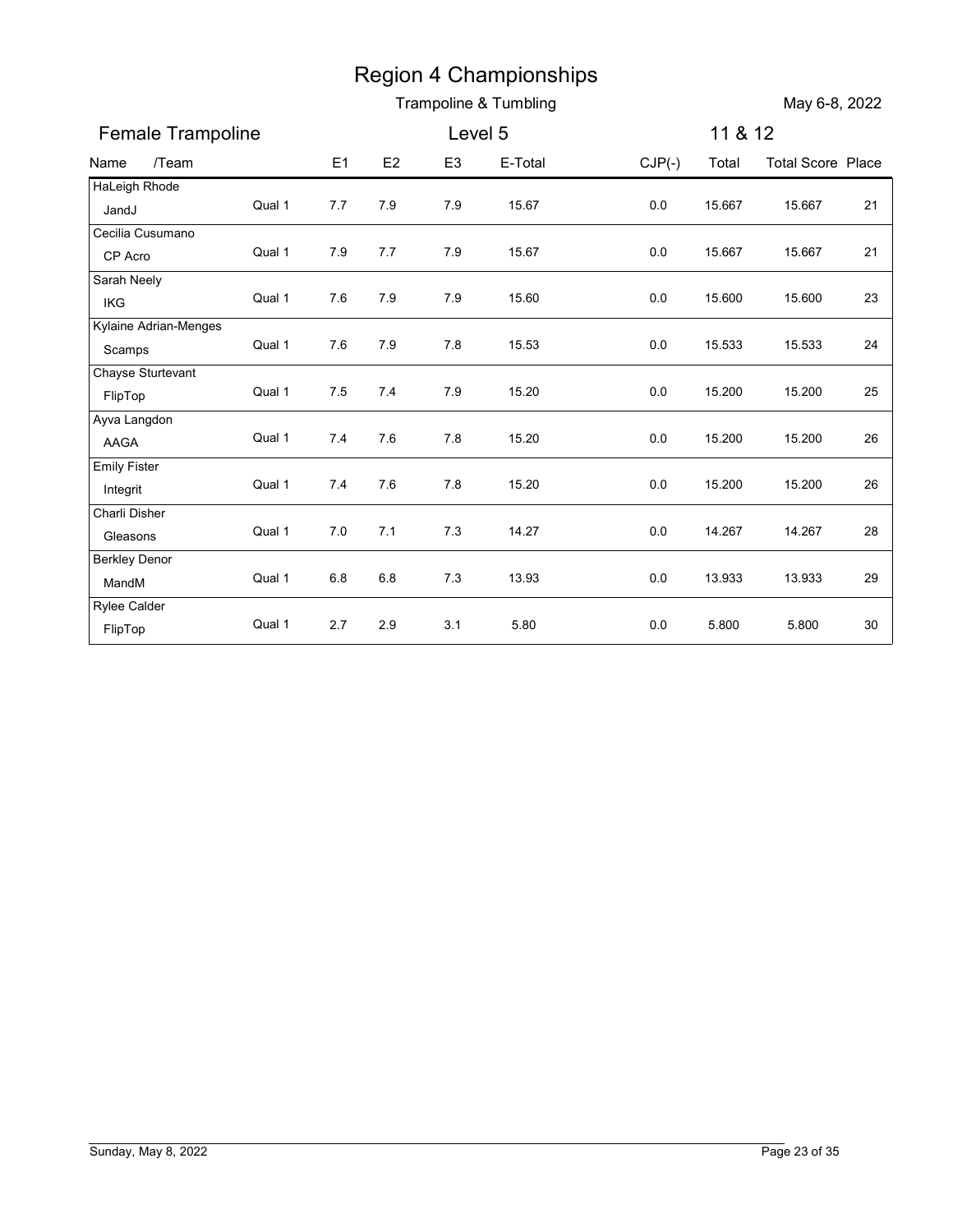|                                    |        |                |         |                | Trampoline & Tumbling |          |         | May 6-8, 2022            |                  |
|------------------------------------|--------|----------------|---------|----------------|-----------------------|----------|---------|--------------------------|------------------|
| Female Trampoline                  |        |                |         | Level 5        |                       |          | 13 & 14 |                          |                  |
| /Team<br>Name                      |        | E <sub>1</sub> | E2      | E <sub>3</sub> | E-Total               | $CJP(-)$ | Total   | <b>Total Score Place</b> |                  |
| <b>Chaney Ferris</b><br>DeVeau     | Qual 1 | 8.4            | 8.9     | 8.8            | 17.40                 | 0.0      | 17.400  | 17.400                   | $\mathbf{1}$     |
| Kaitlyn Bendon                     |        |                |         |                |                       |          |         |                          |                  |
| Airborne                           | Qual 1 | 8.5            | 8.6     | 8.3            | 16.93                 | 0.0      | 16.933  | 16.933                   | $\sqrt{2}$       |
| Aina Allen<br>PridelL              | Qual 1 | 8.3            | 8.5     | 8.2            | 16.67                 | 0.0      | 16.667  | 16.667                   | 3                |
| Mylie Denson                       |        |                |         |                |                       |          |         |                          |                  |
| AAGA                               | Qual 1 | 8.3            | 8.5     | 8.1            | 16.60                 | 0.0      | 16.600  | 16.600                   | 4                |
| Tegan Schneider                    | Qual 1 | 8.2            | 8.5     | 7.9            | 16.40                 | 0.0      | 16.400  | 16.400                   | 5                |
| TopStar<br>Lydia Harrison          |        |                |         |                |                       |          |         |                          |                  |
| PridelL                            | Qual 1 | 7.9            | 8.4     | 8.1            | 16.27                 | 0.0      | 16.267  | 16.267                   | 6                |
| Madelynn Cottrill                  |        |                |         |                |                       |          |         |                          |                  |
| Scamps                             | Qual 1 | 8.1            | 8.3     | $8.0\,$        | 16.27                 | $0.0\,$  | 16.267  | 16.267                   | $\boldsymbol{7}$ |
| Carolyn Lee-Urcia<br>HighEne       | Qual 1 | 8.0            | $8.2\,$ | 8.0            | 16.13                 | $0.0\,$  | 16.133  | 16.133                   | 8                |
| Sophia Veneris                     |        |                |         |                |                       |          |         |                          |                  |
| <b>DUPG</b>                        | Qual 1 | $_{\rm 8.0}$   | $8.2\,$ | 7.9            | 16.07                 | $0.0\,$  | 16.067  | 16.067                   | 9                |
| Lucy Boyd<br>Skywalk               | Qual 1 | 7.9            | $8.0\,$ | $7.9$          | 15.87                 | 0.0      | 15.867  | 15.867                   | 10               |
| Mikayla Cerone                     |        |                |         |                |                       |          |         |                          |                  |
| Scamps                             | Qual 1 | 7.5            | $7.9$   | $7.5$          | 15.27                 | $0.0\,$  | 15.267  | 15.267                   | 11               |
| Faye Bencze                        | Qual 1 | 7.6            | $7.8$   | 7.4            | 15.20                 | $0.0\,$  | 15.200  | 15.200                   | 12               |
| Gymfinit<br>Peyton Jedda           |        |                |         |                |                       |          |         |                          |                  |
| PridelL                            | Qual 1 | 7.8            | $7.4$   | 7.5            | 15.13                 | $0.0\,$  | 15.133  | 15.133                   | 13               |
| Maddy Mielke                       |        |                |         |                |                       |          |         |                          |                  |
| MandM                              | Qual 1 | $6.8\,$        | 7.1     | $6.5\,$        | 13.60                 | $0.0\,$  | 13.600  | 13.600                   | 14               |
| <b>Gillian Phillips</b><br>CP Acro | Qual 1 | $6.7\,$        | $6.5\,$ | $6.7\,$        | 13.27                 | $0.0\,$  | 13.267  | 13.267                   | 15               |
| Angela Ishaq                       |        |                |         |                |                       |          |         |                          |                  |
| Integrit                           | Qual 1 | $0.6\,$        | $0.6\,$ | $0.7\,$        | 1.27                  | 0.0      | 1.267   | 1.267                    | 16               |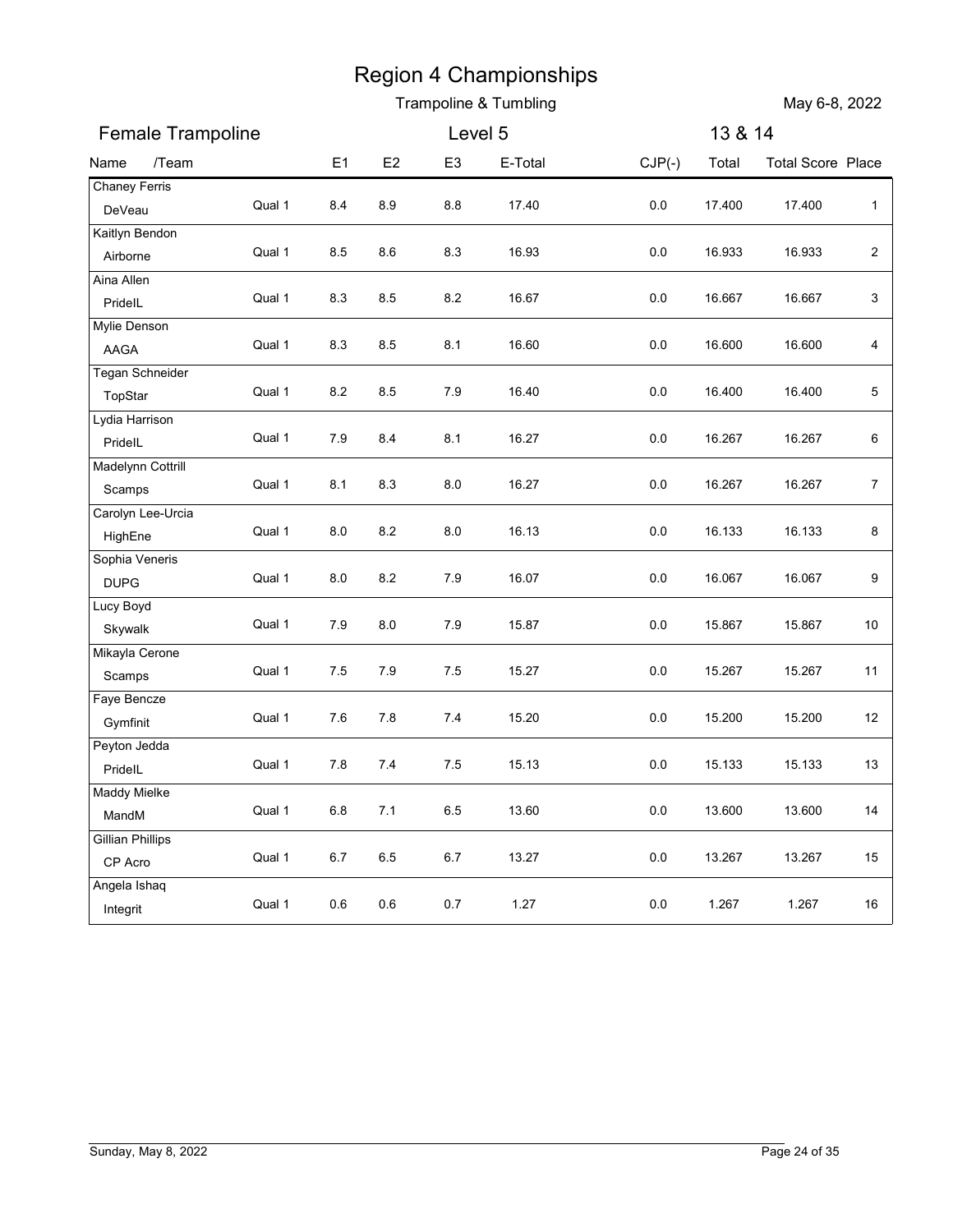|                        |        |         |         |                | <b>Region 4 Championships</b> |          |           |                   |                |
|------------------------|--------|---------|---------|----------------|-------------------------------|----------|-----------|-------------------|----------------|
|                        |        |         |         |                | Trampoline & Tumbling         |          |           | May 6-8, 2022     |                |
| Female Trampoline      |        |         |         | Level 5        |                               |          | 15 & Over |                   |                |
| /Team<br>Name          |        | E1      | E2      | E <sub>3</sub> | E-Total                       | $CJP(-)$ | Total     | Total Score Place |                |
| Evie White<br>Sunflowe | Qual 1 | $8.2\,$ | $8.0\,$ | 8.1            | 16.20                         | 0.0      | 16.200    | 16.200            | $\overline{1}$ |
| Jersy Nelke            | Qual 1 | 8.0     | 7.8     | 7.6            | 15.60                         | 0.0      | 15.600    | 15.600            | $\overline{2}$ |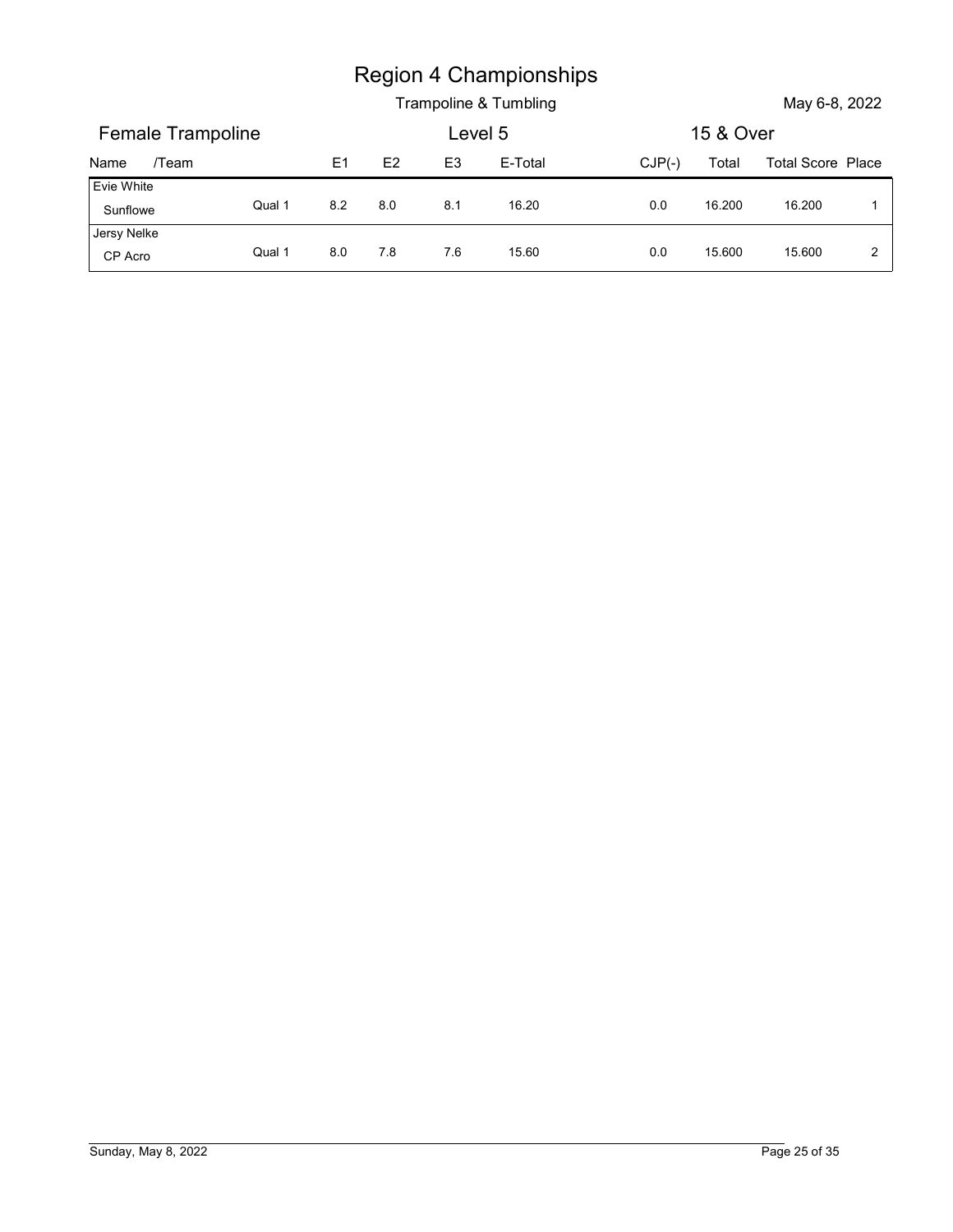|                       |        |                |     |                | <b>Region 4 Championships</b><br>Trampoline & Tumbling |          |           | May 6-8, 2022            |              |
|-----------------------|--------|----------------|-----|----------------|--------------------------------------------------------|----------|-----------|--------------------------|--------------|
| Female Trampoline     |        |                |     | Level 6        |                                                        |          | 8 & Under |                          |              |
| /Team<br>Name         |        | E <sub>1</sub> | E2  | E <sub>3</sub> | E-Total                                                | $CJP(-)$ | Total     | <b>Total Score Place</b> |              |
| <b>Brielle Wright</b> |        |                |     |                |                                                        |          |           |                          |              |
| Helix<br>Paige Wynn   | Qual 1 | 8.7            | 8.4 | 8.4            | 17.00                                                  | 0.0      | 17.000    | 17.000                   | $\mathbf{1}$ |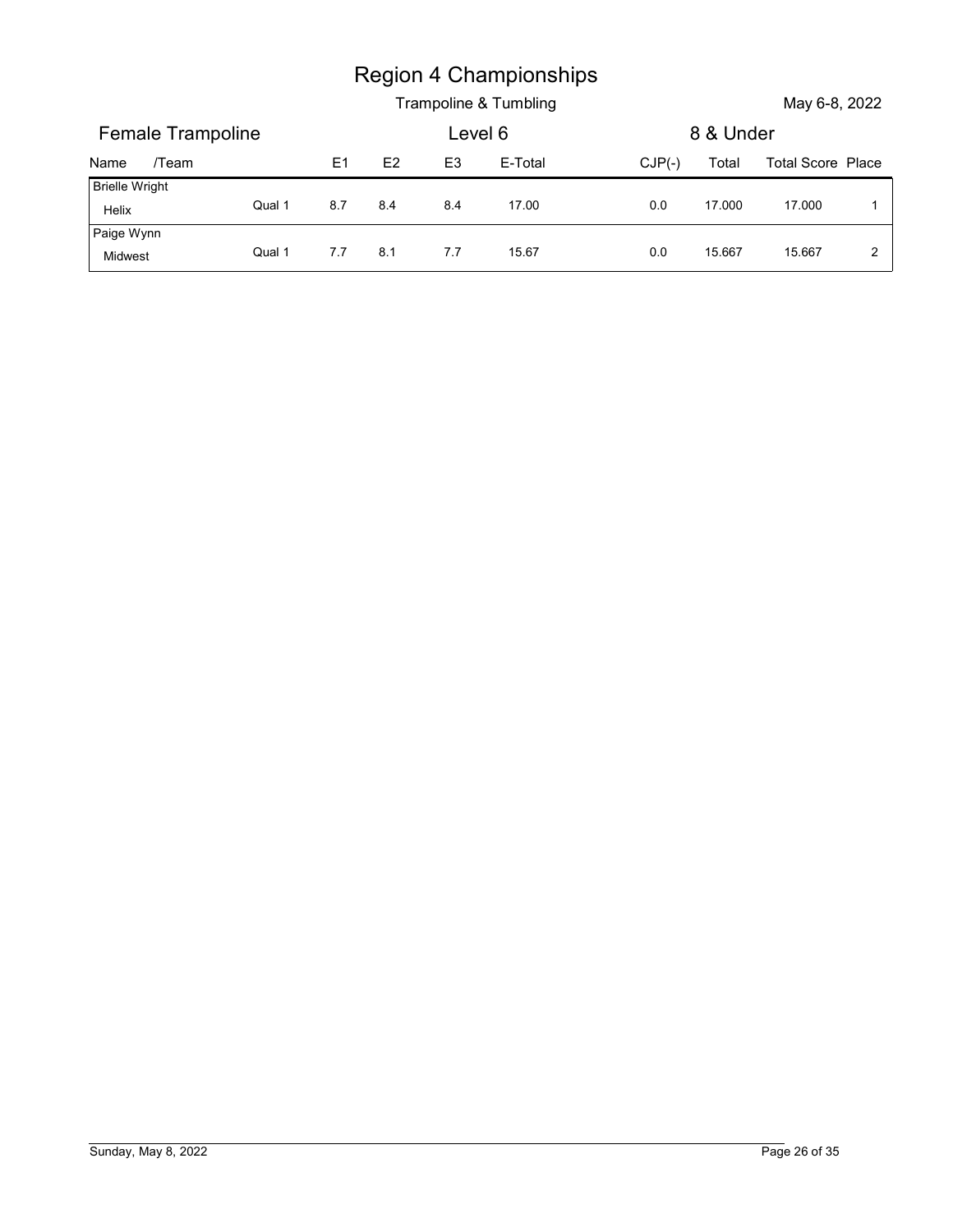|                                     |        |         |       |                | <b>Region 4 Championships</b><br>Trampoline & Tumbling |          |        | May 6-8, 2022            |                         |
|-------------------------------------|--------|---------|-------|----------------|--------------------------------------------------------|----------|--------|--------------------------|-------------------------|
| Female Trampoline                   |        |         |       | Level 6        |                                                        |          | 9 & 10 |                          |                         |
| /Team<br>Name                       |        | E1      | E2    | E <sub>3</sub> | E-Total                                                | $CJP(-)$ | Total  | <b>Total Score Place</b> |                         |
| Kensley Koskan                      |        |         |       |                |                                                        |          |        |                          |                         |
| AAGA                                | Qual 1 | 8.2     | 8.7   | 8.3            | 16.80                                                  | 0.0      | 16.800 | 16.800                   | $\mathbf{1}$            |
| <b>Rilee Prall</b><br>TheFlip       | Qual 1 | 8.1     | 7.9   | 7.7            | 15.80                                                  | 0.0      | 15.800 | 15.800                   | $\overline{\mathbf{c}}$ |
| <b>Collins Smith</b><br><b>FOND</b> | Qual 1 | 7.8     | 7.6   | 7.6            | 15.33                                                  | 0.0      | 15.333 | 15.333                   | 3                       |
| Brooklynn Odaffer<br>TheFlip        | Qual 1 | 7.5     | 7.5   | 7.8            | 15.20                                                  | 0.0      | 15.200 | 15.200                   | 4                       |
| <b>Brinkley Moone</b>               |        |         |       |                |                                                        |          |        |                          |                         |
| Airborne                            | Qual 1 | 7.4     | 7.8   | 7.1            | 14.87                                                  | 0.0      | 14.867 | 14.867                   | 5                       |
| Klaire Rumbold                      | Qual 1 | 6.8     | 7.0   | 7.4            | 14.13                                                  | 0.0      | 14.133 | 14.133                   | 6                       |
| FlipTop<br>Maci Barcel              |        |         |       |                |                                                        |          |        |                          |                         |
| Airborne                            | Qual 1 | $5.2\,$ | $5.4$ | $5.5\,$        | 10.73                                                  | $0.0\,$  | 10.733 | 10.733                   | $\bf 7$                 |
| Aubrey Baldwin                      |        |         |       |                |                                                        |          |        |                          |                         |
| Hi-Flyer                            | Qual 1 | 3.2     | 3.4   | 3.3            | 6.60                                                   | $0.0\,$  | 6.600  | 6.600                    | 8                       |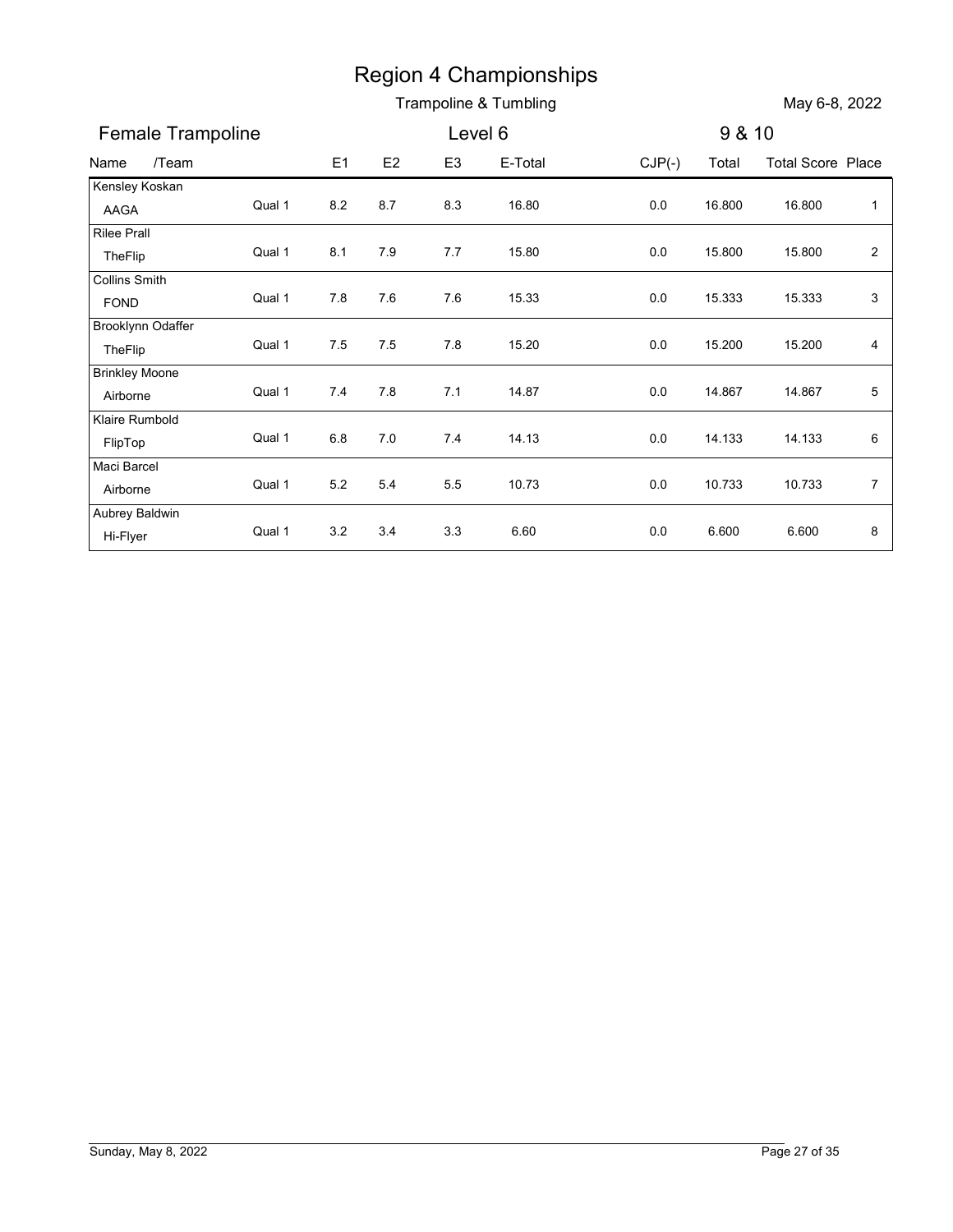|                                     |        |         |         |                | Trampoline & Tumbling |          |         | May 6-8, 2022            |                  |
|-------------------------------------|--------|---------|---------|----------------|-----------------------|----------|---------|--------------------------|------------------|
| Female Trampoline                   |        |         |         | Level 6        |                       |          | 11 & 12 |                          |                  |
| /Team<br>Name                       |        | E1      | E2      | E <sub>3</sub> | E-Total               | $CJP(-)$ | Total   | <b>Total Score Place</b> |                  |
| Khloe Pergler                       | Qual 1 | 8.4     | 8.3     | 8.7            | 16.93                 | $0.0\,$  | 16.933  | 16.933                   | $\mathbf{1}$     |
| <b>FOND</b><br>Emilie Lentz         |        |         |         |                |                       |          |         |                          |                  |
| DeVeau                              | Qual 1 | 7.9     | 7.9     | 7.8            | 15.73                 | 0.0      | 15.733  | 15.733                   | $\sqrt{2}$       |
| Chelsie Thomas                      |        |         |         |                |                       |          |         |                          |                  |
| EAQC<br>Anabelle Boelkins           | Qual 1 | 8.0     | 7.6     | 7.9            | 15.67                 | 0.0      | 15.667  | 15.667                   | 3                |
| <b>IGN</b>                          | Qual 1 | 7.7     | 7.8     | 7.8            | 15.53                 | 0.0      | 15.533  | 15.533                   | 4                |
| Jasmine Soukup<br>EAQC              | Qual 1 | 7.7     | 7.5     | 7.7            | 15.27                 | 0.0      | 15.267  | 15.267                   | $\sqrt{5}$       |
| Annabella Becchetti                 |        |         |         |                |                       |          |         |                          |                  |
| <b>TCT</b>                          | Qual 1 | 7.6     | 7.7     | 7.4            | 15.13                 | 0.0      | 15.133  | 15.133                   | 6                |
| <b>Natalie Stevens</b>              | Qual 1 | $7.6\,$ | $7.6\,$ | 7.4            | 15.07                 | 0.0      | 15.067  |                          | $\boldsymbol{7}$ |
| Gymfinit<br>Ashlyn Benke            |        |         |         |                |                       |          |         | 15.067                   |                  |
| LGA                                 | Qual 1 | 7.4     | 7.6     | 7.4            | 14.93                 | 0.0      | 14.933  | 14.933                   | $\bf 8$          |
| <b>Grace Ruppel</b>                 |        |         |         |                |                       |          |         |                          |                  |
| FOND                                | Qual 1 | $7.6\,$ | $7.3$   | 7.3            | 14.80                 | 0.0      | 14.800  | 14.800                   | 9                |
| <b>Tinzley Suppes</b>               | Qual 1 | 7.4     | $7.3$   | 7.5            | 14.80                 | 0.0      | 14.800  | 14.800                   | 10               |
| LGA<br>Lainey Martin                |        |         |         |                |                       |          |         |                          |                  |
| PridelL                             | Qual 1 | $7.5\,$ | $7.3$   | 7.1            | 14.60                 | $0.0\,$  | 14.600  | 14.600                   | 11               |
| Samantha Bandyk                     |        |         |         |                |                       |          |         |                          |                  |
| Midwest                             | Qual 1 | 7.1     | 7.6     | $6.9\,$        | 14.40                 | $0.0\,$  | 14.400  | 14.400                   | 12               |
| <b>Aynsley Miller</b>               | Qual 1 | 7.1     | $7.0\,$ | $7.3$          | 14.27                 | $0.0\,$  | 14.267  | 14.267                   | 13               |
| Premier<br>Aubrey Nielsen           |        |         |         |                |                       |          |         |                          |                  |
| Airborne                            | Qual 1 | $7.0\,$ | $7.3$   | 6.9            | 14.13                 | 0.0      | 14.133  | 14.133                   | 14               |
| Alyvia Pryor                        |        |         |         |                |                       |          |         |                          |                  |
| Hi-Flyer                            | Qual 1 | $7.3$   | $7.0\,$ | 6.5            | 13.87                 | $0.0\,$  | 13.867  | 13.867                   | 15               |
| Katherine Kammerzell<br><b>DUPG</b> | Qual 1 | $5.2\,$ | $5.0\,$ | $5.0\,$        | 10.13                 | $0.0\,$  | 10.133  | 10.133                   | 16               |
| Madeline Henrickson                 |        |         |         |                |                       |          |         |                          |                  |
| Gleasons                            | Qual 1 | $5.0\,$ | 4.6     | 5.1            | 9.80                  | $0.0\,$  | 9.800   | 9.800                    | 17               |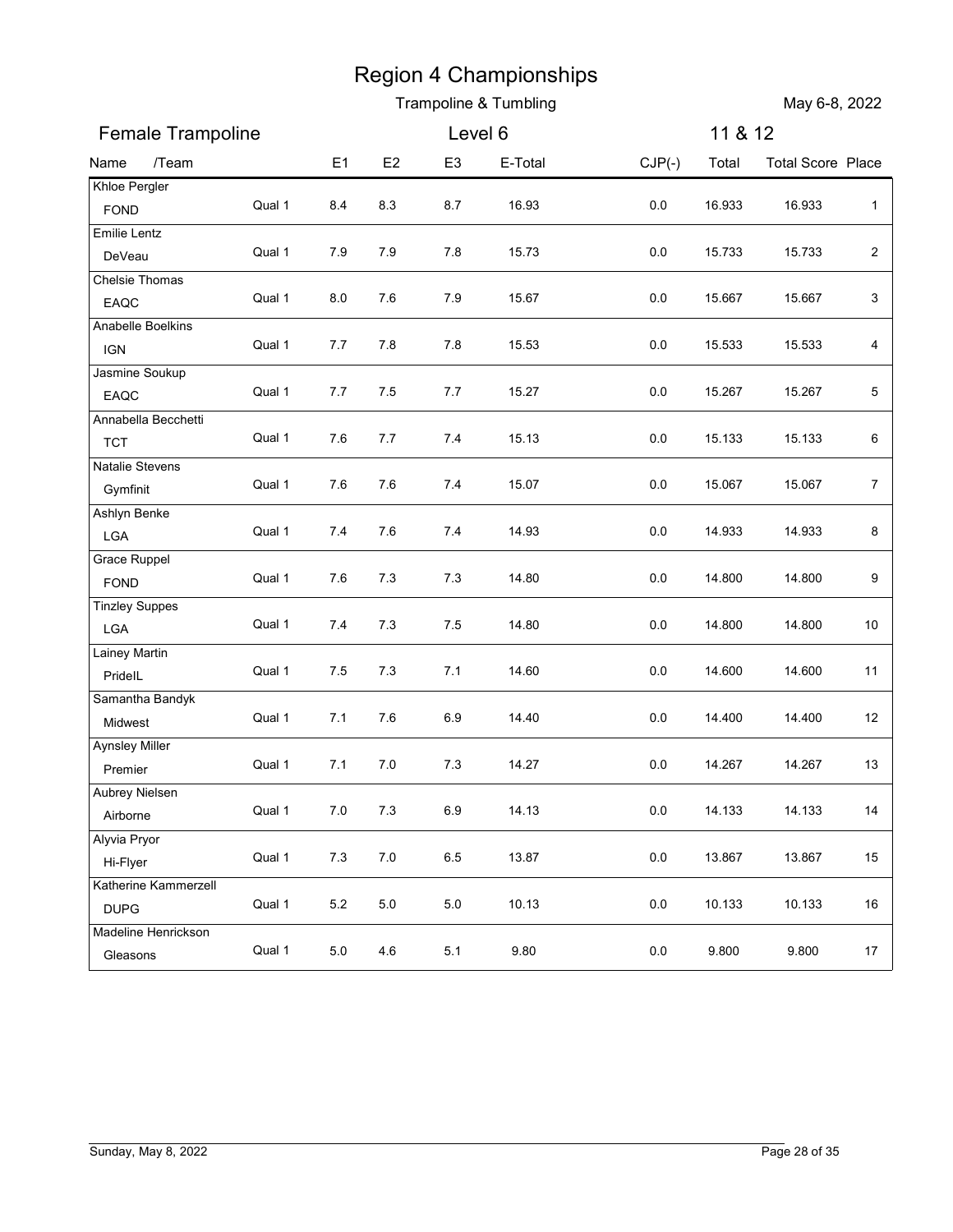|                               |        |                |     |                | <b>Region 4 Championships</b> |          |         |                          |                         |
|-------------------------------|--------|----------------|-----|----------------|-------------------------------|----------|---------|--------------------------|-------------------------|
|                               |        |                |     |                | Trampoline & Tumbling         |          |         | May 6-8, 2022            |                         |
| Female Trampoline             |        |                |     | Level 6        |                               |          | 13 & 14 |                          |                         |
| /Team<br>Name                 |        | E <sub>1</sub> | E2  | E <sub>3</sub> | E-Total                       | $CJP(-)$ | Total   | <b>Total Score Place</b> |                         |
| Payton Pociecha<br>EAQC       | Qual 1 | 7.8            | 8.1 | 8.0            | 15.93                         | $0.0\,$  | 15.933  | 15.933                   | $\mathbf{1}$            |
| Emily Farah<br>AAGA           | Qual 1 | 8.0            | 7.8 | $8.0\,$        | 15.87                         | $0.0\,$  | 15.867  | 15.867                   | $\overline{\mathbf{c}}$ |
| Melanie Denny<br>JandJ        | Qual 1 | 7.9            | 7.9 | 7.6            | 15.60                         | 0.0      | 15.600  | 15.600                   | 3                       |
| Isabelle Mulert<br>EAQC       | Qual 1 | 7.7            | 7.7 | 7.8            | 15.47                         | 0.0      | 15.467  | 15.467                   | 4                       |
| Janessa Botkin<br><b>IGN</b>  | Qual 1 | 7.4            | 7.9 | 7.4            | 15.13                         | 0.0      | 15.133  | 15.133                   | 5                       |
| Keelie Steward<br><b>DUPG</b> | Qual 1 | 7.7            | 7.3 | 7.6            | 15.07                         | 0.0      | 15.067  | 15.067                   | 6                       |
| Sophia Swanson<br>Hi-Flyer    | Qual 1 | $7.3$          | 7.6 | $7.5$          | 14.93                         | $0.0\,$  | 14.933  | 14.933                   | $\overline{7}$          |
| Leah Loibl<br>FlipTop         | Qual 1 | 7.2            | 7.5 | 7.6            | 14.87                         | $0.0\,$  | 14.867  | 14.867                   | 8                       |
| Cate Summerfield<br>DeVeau    | Qual 1 | 7.4            | 7.4 | 7.4            | 14.80                         | 0.0      | 14.800  | 14.800                   | 9                       |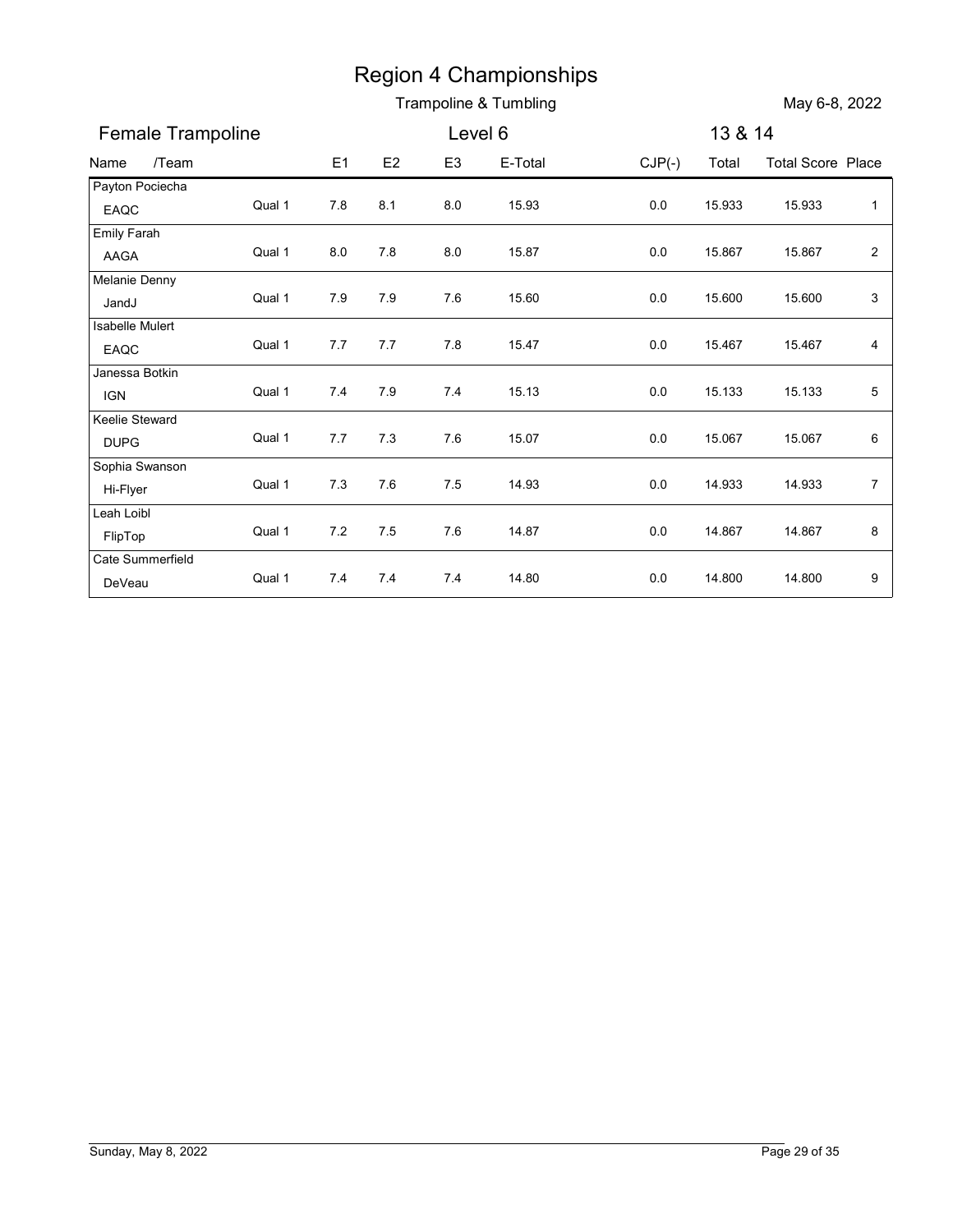|                       |        |                |                |                | <b>Region 4 Championships</b> |          |        |                          |                |
|-----------------------|--------|----------------|----------------|----------------|-------------------------------|----------|--------|--------------------------|----------------|
|                       |        |                |                |                | Trampoline & Tumbling         |          |        | May 6-8, 2022            |                |
| Female Trampoline     |        | Level 6        |                |                | 15 & Over                     |          |        |                          |                |
| /Team<br>Name         |        | E <sub>1</sub> | E <sub>2</sub> | E <sub>3</sub> | E-Total                       | $CJP(-)$ | Total  | <b>Total Score Place</b> |                |
| Sidney Love           | Qual 1 | $7.3$          | 7.5            | $7.2\,$        | 14.67                         | $0.0\,$  | 14.667 | 14.667                   | $\overline{1}$ |
| EAQC                  |        |                |                |                |                               |          |        |                          |                |
| Emma Brady            |        |                |                |                |                               |          |        |                          |                |
| MissMar<br>Ella Junck | Qual 1 | $6.2\,$        | 6.4            | 6.5            | 12.73                         | $0.0\,$  | 12.733 | 12.733                   | $\overline{2}$ |
| AAGA                  | Qual 1 | 5.9            | $6.0\,$        | 5.9            | 11.87                         | $0.0\,$  | 11.867 | 11.867                   | $\mathbf{3}$   |
| Kate Mason            | Qual 1 | $2.5\,$        | 2.6            | 2.5            | 5.07                          | $0.0\,$  | 5.067  | 5.067                    | $\overline{4}$ |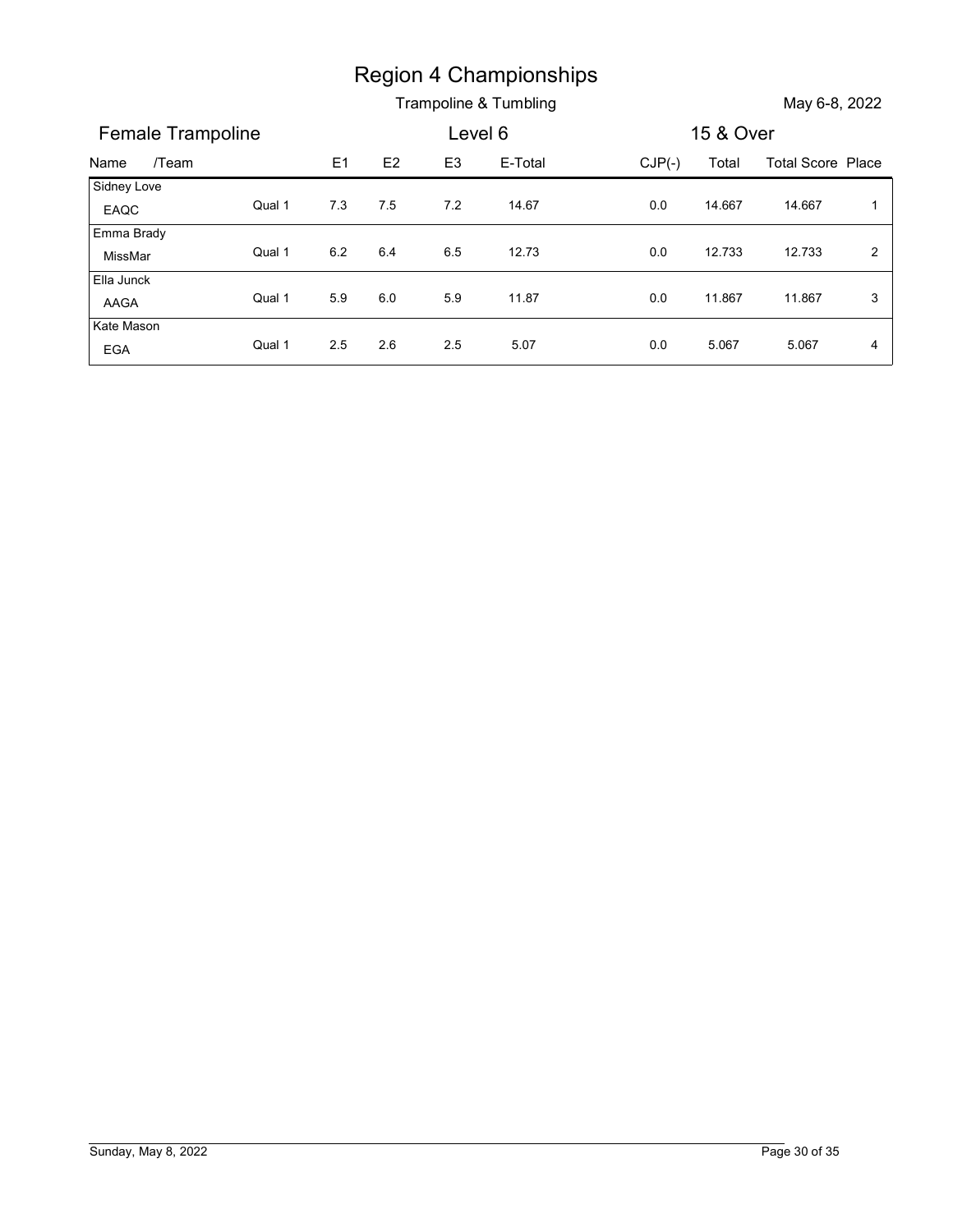|                          |        |         |     |                | <b>Region 4 Championships</b> |          |           |                          |                |
|--------------------------|--------|---------|-----|----------------|-------------------------------|----------|-----------|--------------------------|----------------|
|                          |        |         |     |                |                               |          |           |                          |                |
|                          |        |         |     |                |                               |          |           |                          |                |
| Female Trampoline        |        |         |     | Level 7        | Trampoline & Tumbling         |          | 8 & Under | May 6-8, 2022            |                |
| /Team<br>Name            |        | E1      | E2  | E <sub>3</sub> | E-Total                       | $CJP(-)$ | Total     | <b>Total Score Place</b> |                |
| Sanaa Creal<br>Midwest   | Qual 1 | 7.7     | 8.2 | 7.8            | 15.80                         | $0.0\,$  | 15.800    | 15.800                   | $\overline{1}$ |
| Jayla Moore<br>MandM     | Qual 1 | $7.2$   | 7.7 | 7.6            | 15.00                         | 0.0      | 15.000    | 15.000                   | $\overline{a}$ |
| Olivia Buchar<br>Phoenix | Qual 1 | $6.0\,$ | 5.5 | $5.5\,$        | 11.33                         | $0.0\,$  | 11.333    | 11.333                   | 3              |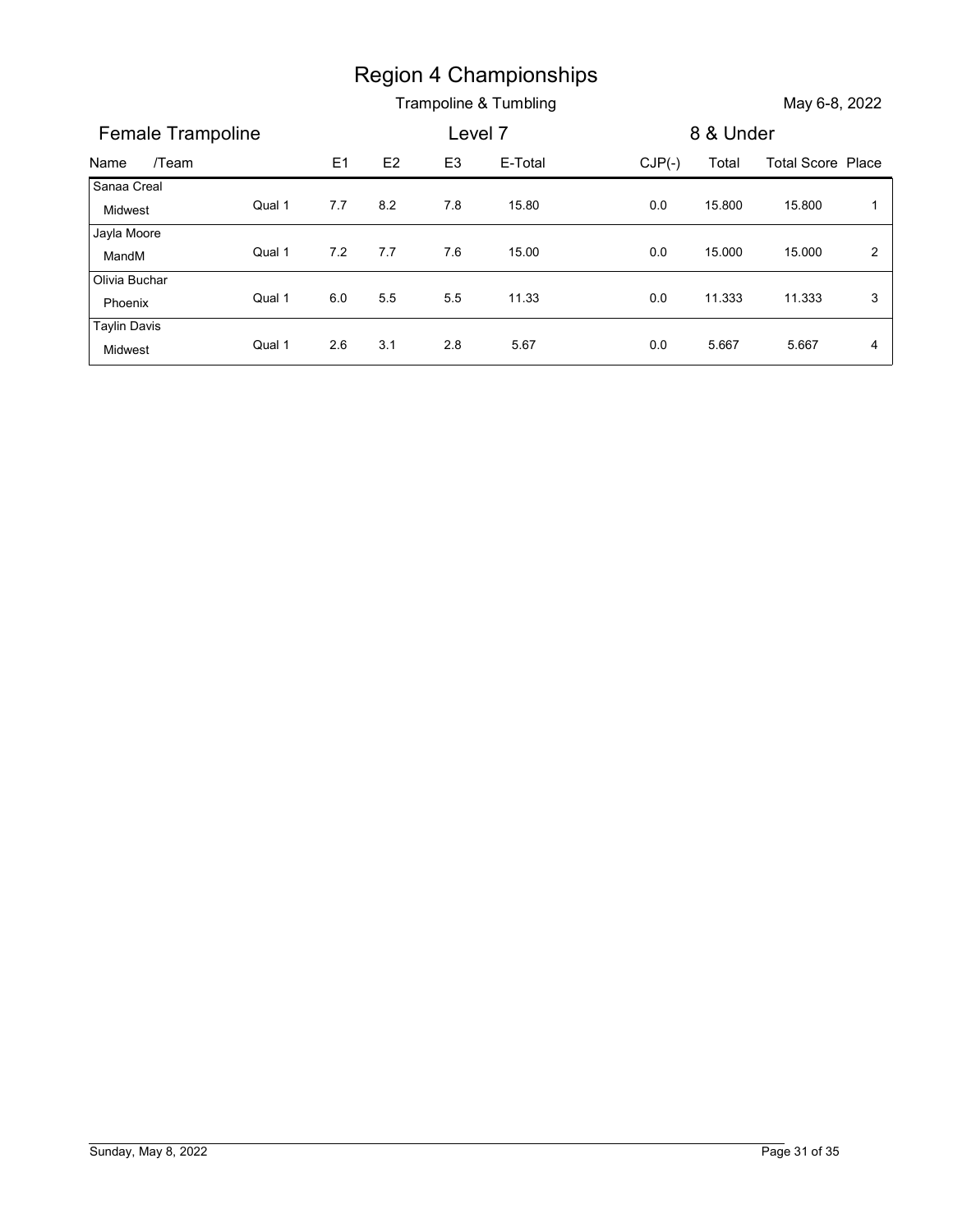|                                                                                              |        |         |         |                | <b>Region 4 Championships</b><br>Trampoline & Tumbling |          |        | May 6-8, 2022            |                |
|----------------------------------------------------------------------------------------------|--------|---------|---------|----------------|--------------------------------------------------------|----------|--------|--------------------------|----------------|
| Female Trampoline                                                                            |        |         |         | Level 7        |                                                        |          | 9 & 10 |                          |                |
|                                                                                              |        |         |         |                |                                                        |          |        |                          |                |
| /Team<br>Name                                                                                |        | E1      | E2      | E <sub>3</sub> | E-Total                                                | $CJP(-)$ | Total  | <b>Total Score Place</b> |                |
| Isabelle Lenart<br>Midwest                                                                   | Qual 1 | 7.1     | $6.6\,$ | 7.1            | 0.00                                                   | 0.0      | 0.000  | 0.000                    |                |
| Madeline Zambo<br>HighEne                                                                    | Qual 1 | 7.6     | 7.8     | 7.7            | 15.40                                                  | 0.0      | 15.400 | 15.400                   | $\mathbf{1}$   |
| <b>Emily Stroop</b><br>Integrit                                                              | Qual 1 | 7.1     | $6.6\,$ | 7.1            | 13.87                                                  | 0.0      | 13.867 | 13.867                   | $\mathbf{1}$   |
| Maryan Mohamed<br>Gleasons                                                                   | Qual 1 | 7.2     | 7.7     | 7.8            | 15.13                                                  | 0.0      | 15.133 | 15.133                   | $\overline{a}$ |
| Analisa Kalnynas                                                                             |        |         |         |                |                                                        |          |        |                          |                |
| Midwest                                                                                      | Qual 1 | 7.4     | 7.4     | 7.4            | 14.80                                                  | 0.0      | 14.800 | 14.800                   | 3              |
| Lola Birmingham                                                                              |        |         |         |                |                                                        |          |        |                          |                |
| NSAG-WI                                                                                      | Qual 1 | 7.1     | 7.0     | 7.1            | 14.13                                                  | 0.0      | 14.133 | 14.133                   | 4              |
| Heidi Herdzina<br>Airborne                                                                   | Qual 1 | $2.9\,$ | $2.8\,$ | 3.0            | 5.80                                                   | $0.0\,$  | 5.800  | 5.800                    | 6              |
| Jocelyn Meyers                                                                               |        |         |         |                |                                                        |          |        |                          |                |
| $\ensuremath{\mathsf{M}}\xspace\ensuremath{\mathsf{J}}\xspace\ensuremath{\mathsf{M}}\xspace$ | Qual 1 | $2.9\,$ | 2.7     | $2.8\,$        | 5.60                                                   | 0.0      | 5.600  | 5.600                    | $\overline{7}$ |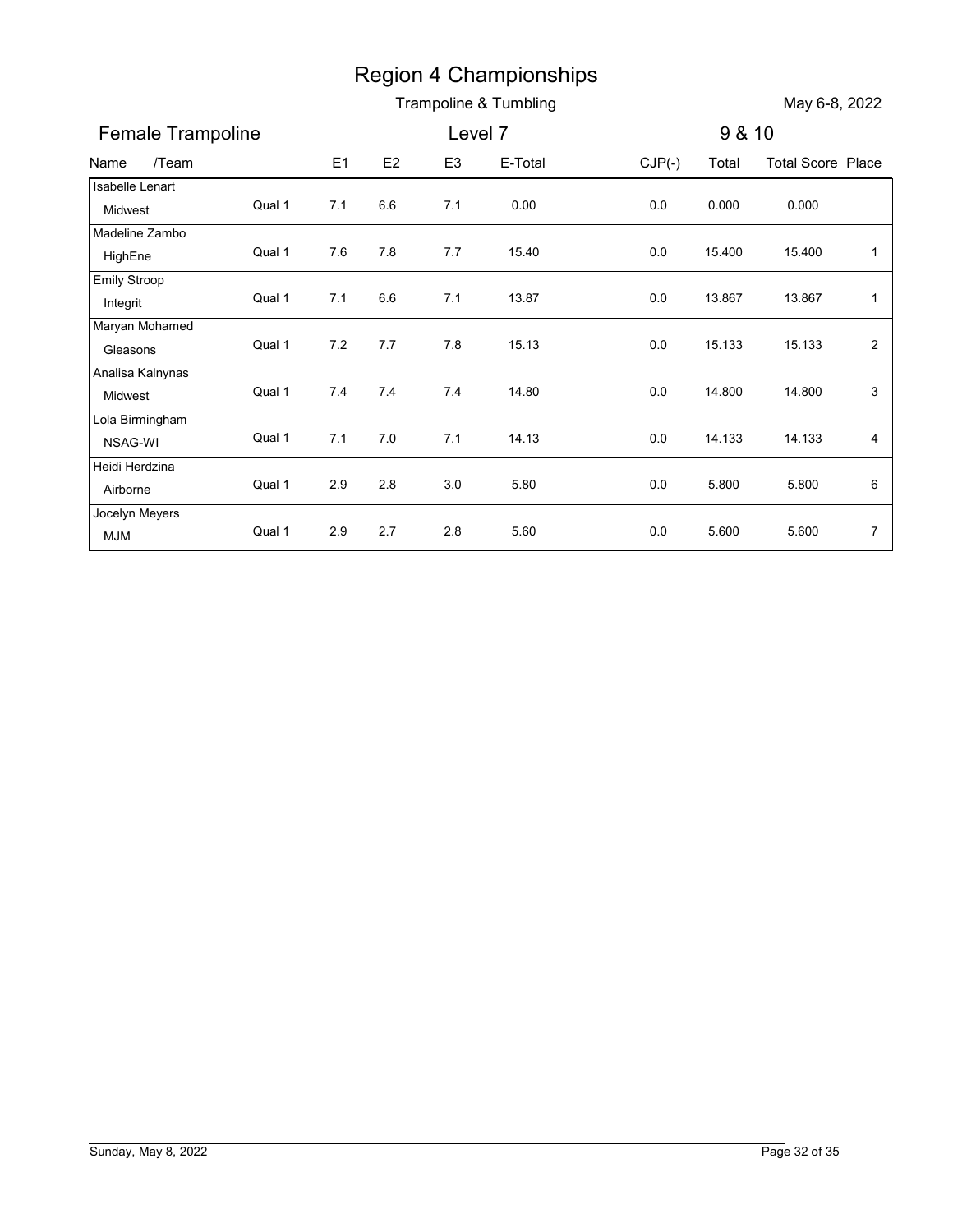|                               |        |                |         |                | <b>Region 4 Championships</b><br>Trampoline & Tumbling |          |         | May 6-8, 2022            |                  |
|-------------------------------|--------|----------------|---------|----------------|--------------------------------------------------------|----------|---------|--------------------------|------------------|
| Female Trampoline             |        |                |         | Level 7        |                                                        |          | 11 & 12 |                          |                  |
| /Team<br>Name                 |        | E <sub>1</sub> | E2      | E <sub>3</sub> | E-Total                                                | $CJP(-)$ | Total   | <b>Total Score Place</b> |                  |
| Sophie Gorski<br>Gleasons     | Qual 1 | 7.9            | 7.9     | 8.0            | 15.87                                                  | $0.0\,$  | 15.867  | 15.867                   | $\mathbf{1}$     |
| Karoline Sevic                |        |                |         |                |                                                        |          |         |                          |                  |
| HighEne                       | Qual 1 | 7.4            | 7.6     | 7.7            | 15.13                                                  | 0.0      | 15.133  | 15.133                   | $\sqrt{2}$       |
| Rhian Morehead                | Qual 1 | 7.4            | 7.6     | 7.6            | 15.07                                                  | 0.0      | 15.067  | 15.067                   | $\mathbf{3}$     |
| Helix<br>Julie Zink           |        |                |         |                |                                                        |          |         |                          |                  |
| Integrit                      | Qual 1 | 7.6            | 7.3     | 7.6            | 15.00                                                  | 0.0      | 15.000  | 15.000                   | 4                |
| Reece Conley                  | Qual 1 | 7.5            | 7.3     | 7.6            | 14.93                                                  | 0.0      | 14.933  | 14.933                   | 5                |
| MissMar<br>Lillian Lee        |        |                |         |                |                                                        |          |         |                          |                  |
| FlipTop                       | Qual 1 | 7.3            | 7.0     | 7.5            | 14.53                                                  | 0.0      | 14.533  | 14.533                   | 6                |
| Marie Weaver                  |        |                |         |                |                                                        |          |         |                          |                  |
| DeVeau                        | Qual 1 | $7.1$          | $7.2\,$ | $7.5\,$        | 14.53                                                  | 0.0      | 14.533  | 14.533                   | $\boldsymbol{7}$ |
| <b>Addison Clark</b><br>MJM   | Qual 1 | 7.4            | 7.3     | 7.1            | 14.53                                                  | 0.0      | 14.533  | 14.533                   | $\bf 8$          |
| Keira Flanagan                |        |                |         |                |                                                        |          |         |                          |                  |
| Helix                         | Qual 1 | $7.4$          | 7.1     | 7.2            | 14.47                                                  | 0.0      | 14.467  | 14.467                   | 9                |
| Lauren Burns                  | Qual 1 | $7.3$          | 7.1     | 7.0            | 14.27                                                  | 0.0      | 14.267  | 14.267                   | 10               |
| <b>MJM</b><br>Izzy Sturino    |        |                |         |                |                                                        |          |         |                          |                  |
| MandM                         | Qual 1 | $7.2\,$        | $6.7\,$ | 7.4            | 14.20                                                  | $0.0\,$  | 14.200  | 14.200                   | 11               |
| Ava France                    |        |                |         |                |                                                        |          |         |                          |                  |
| Helix                         | Qual 1 | 7.1            | 6.9     | $7.2\,$        | 14.13                                                  | 0.0      | 14.133  | 14.133                   | 12               |
| Kylie Sheehan<br>Scamps       | Qual 1 | 7.1            | $7.0\,$ | 7.1            | 14.13                                                  | $0.0\,$  | 14.133  | 14.133                   | 13               |
| Emma Branchik                 |        |                |         |                |                                                        |          |         |                          |                  |
| Midwest                       | Qual 1 | 6.9            | $6.8\,$ | $7.2\,$        | 13.93                                                  | 0.0      | 13.933  | 13.933                   | 14               |
| D'asia Cox                    |        |                |         |                |                                                        |          |         |                          |                  |
| Skywalk                       | Qual 1 | $6.7\,$        | 6.5     | $6.7\,$        | 13.27                                                  | $0.0\,$  | 13.267  | 13.267                   | 15               |
| Leah Richardson<br><b>MJM</b> | Qual 1 | $6.7\,$        | $6.7\,$ | $6.2\,$        | 13.07                                                  | $0.0\,$  | 13.067  | 13.067                   | 16               |
| Olivia Rodriguez              |        |                |         |                |                                                        |          |         |                          |                  |
| Midwest                       | Qual 1 | $6.0\,$        | $5.7\,$ | $6.2\,$        | 11.93                                                  | $0.0\,$  | 11.933  | 11.933                   | 17               |
| <b>Brooklyn Consalvo</b>      |        |                |         |                |                                                        |          |         |                          |                  |
| Integrit                      | Qual 1 | $2.5\,$        | $2.4\,$ | $2.5\,$        | 4.93                                                   | $0.0\,$  | 4.933   | 4.933                    | 18               |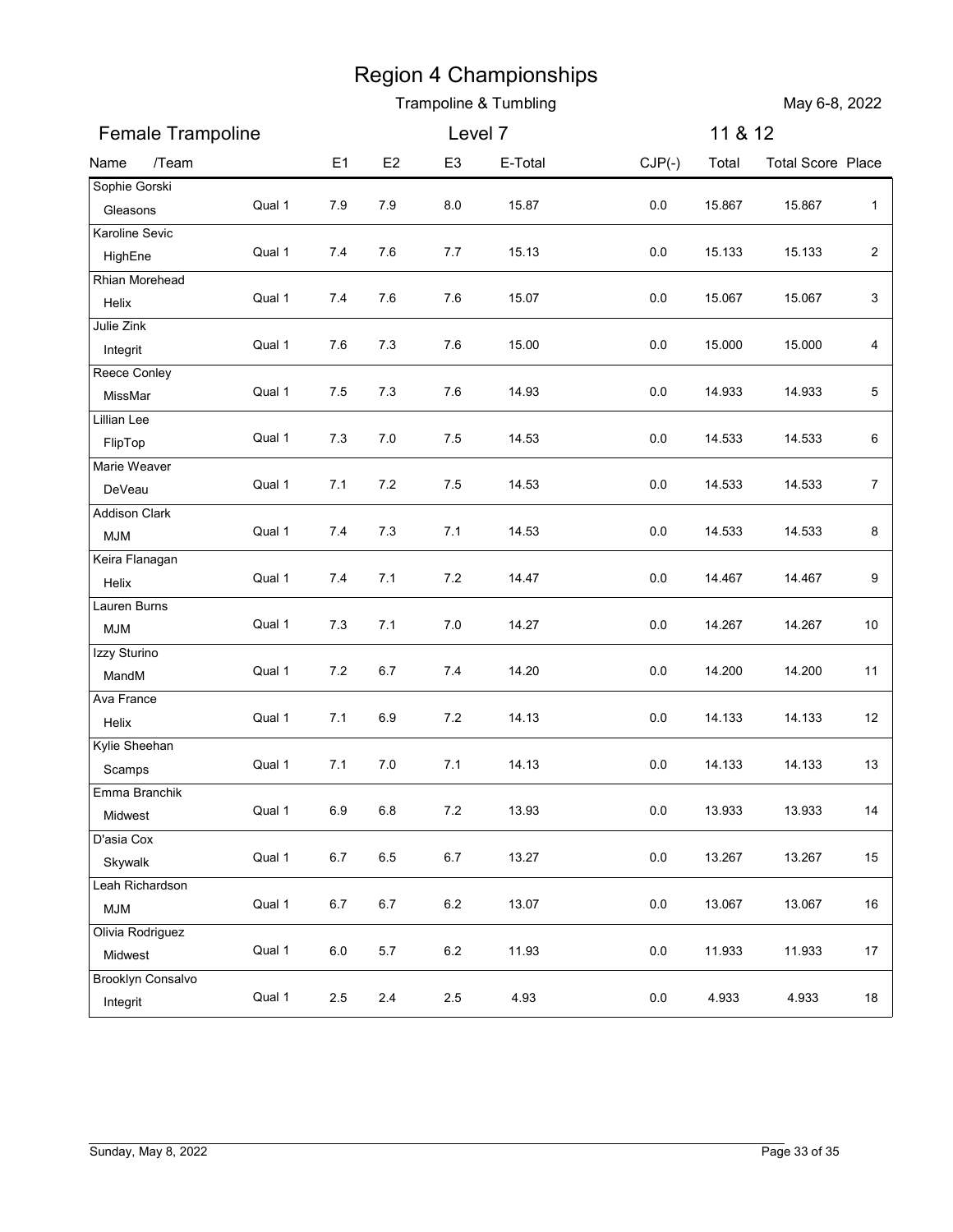|                                |        |         |       |                | <b>Region 4 Championships</b><br>Trampoline & Tumbling |          |         | May 6-8, 2022            |                         |
|--------------------------------|--------|---------|-------|----------------|--------------------------------------------------------|----------|---------|--------------------------|-------------------------|
| Female Trampoline              |        |         |       | Level 7        |                                                        |          | 13 & 14 |                          |                         |
| /Team<br>Name                  |        | E1      | E2    | E <sub>3</sub> | E-Total                                                | $CJP(-)$ | Total   | <b>Total Score Place</b> |                         |
| Lylah Hooten<br>DeVeau         | Qual 1 | 8.8     | 8.6   | 8.7            | 17.40                                                  | 0.0      | 17.400  | 17.400                   | $\mathbf{1}$            |
| Alyssa Crider<br>HighEne       | Qual 1 | 8.0     | 8.4   | 8.5            | 16.60                                                  | 0.0      | 16.600  | 16.600                   | $\overline{\mathbf{c}}$ |
| Megan DeMasters<br>Helix       | Qual 1 | 8.0     | 8.2   | 8.3            | 16.33                                                  | 0.0      | 16.333  | 16.333                   | 3                       |
| Kristina Schmidt<br><b>MJM</b> | Qual 1 | 8.1     | 8.0   | 8.1            | 16.13                                                  | 0.0      | 16.133  | 16.133                   | 4                       |
| Libby Walker<br>Helix          | Qual 1 | 7.8     | 7.7   | 7.9            | 15.60                                                  | 0.0      | 15.600  | 15.600                   | 5                       |
| Deja Aman<br>AAGA              | Qual 1 | 7.5     | 7.8   | 7.6            | 15.27                                                  | 0.0      | 15.267  | 15.267                   | 6                       |
| Claire Lundgren<br>Gleasons    | Qual 1 | $7.5$   | 7.9   | 7.4            | 15.20                                                  | $0.0\,$  | 15.200  | 15.200                   | $\overline{7}$          |
| Lyla Boyd<br>Skywalk           | Qual 1 | $7.4$   | $7.7$ | 7.2            | 14.87                                                  | $0.0\,$  | 14.867  | 14.867                   | 8                       |
| Ariana Tow<br><b>IGN</b>       | Qual 1 | $7.2$   | 7.6   | 7.2            | 14.67                                                  | $0.0\,$  | 14.667  | 14.667                   | 9                       |
| Alexandra Smith<br>HighEne     | Qual 1 | $7.0\,$ | $7.0$ | 7.1            | 14.07                                                  | 0.0      | 14.067  | 14.067                   | 10                      |